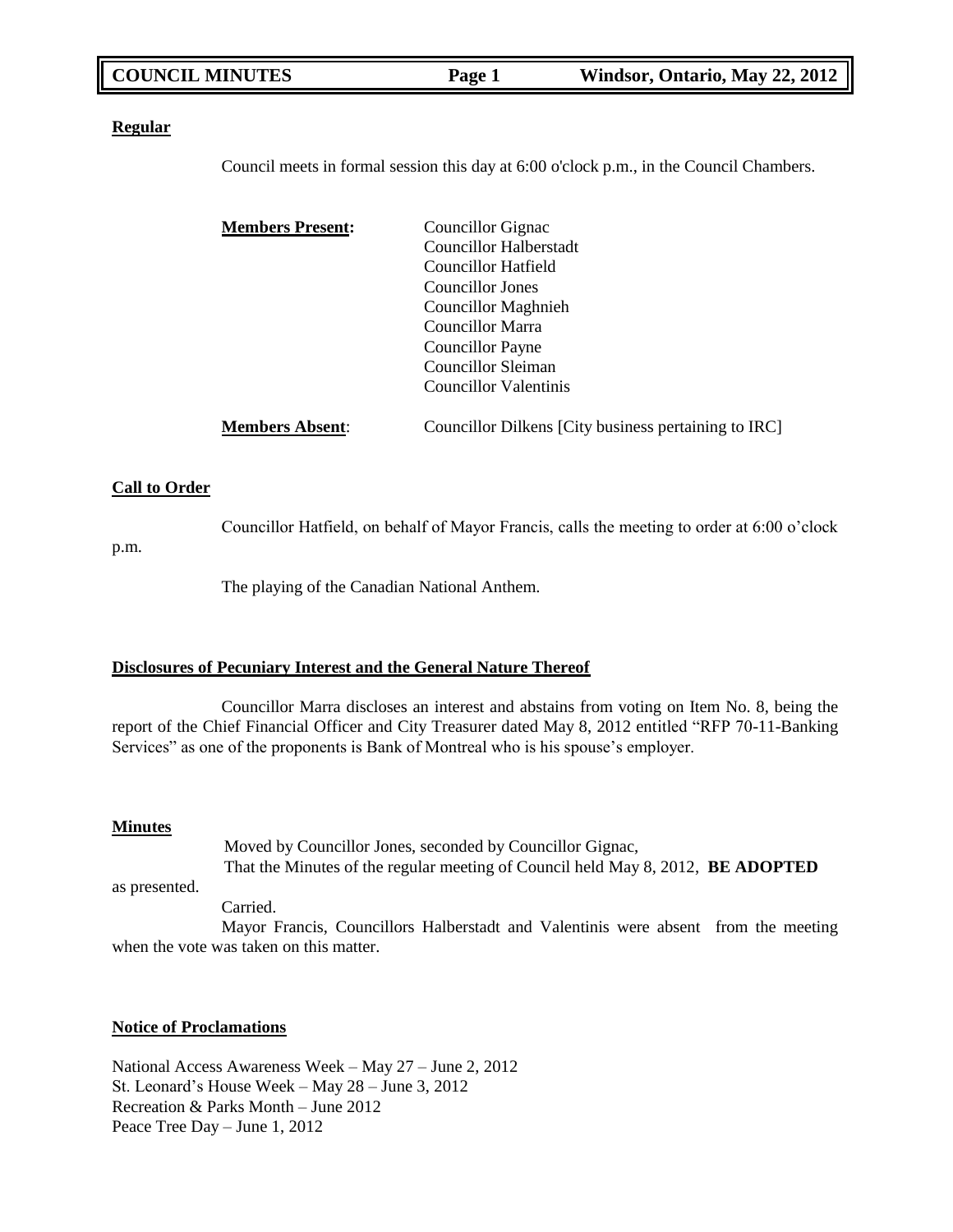### **COUNCIL MINUTES Page 3 Windsor, Ontario, May 22, 2012**

#### **Committee of the Whole**

Moved by Councillor Sleiman, seconded by Councillor Gignac,

That Council do now rise and move into Committee of the Whole with the Mayor presiding for the purpose of dealing with:

- (a) communication items;
- (b) consent agenda;
- (c) hearing requests for deferrals or referrals of any items of business;
- (d) hearing presentations and delegations;
- (e) consideration of business items;
- (f) consideration of Committee reports:
	- (i) **Report of Special In-Camera Meeting or other Committee meeting to be held prior to Council** (if scheduled); (Striking Committee meeting to be held on May 22, 2012);
		- (ii) **Report of the Striking Committee** of its meeting held May 8, 2012
- (g) consideration of by-laws 66-2012 through 68-2012 (inclusive).

Carried.

Mayor Francis, Councillors Halberstadt and Valentinis were absent from the meeting when the vote was taken on this matter.

#### **Communications**

Moved by Councillor Jones, seconded by Councillor Maghnieh,

**M240–2012** That the following Communication Items 1 to 4, 6 to 10 and 13 to 17 inclusive, as set forth in the Council Agenda **BE REFERRED** as noted except Communication No. 5, 11 and 12 which are dealt with as follows:

#### **Communication No .5:**

Moved by Councillor Gignac, seconded by Councillor Marra,

**M241-2012** That communication No.5 regarding potential integration of employment and training services across the government with Employment Ontario **BE RECEIVED** for information; and further

That the Community Development and Health Commissioner **BE DIRECTED** to forward a copy of the position paper once completed to the Association of Municipalities of Ontario (AMO), Ontario Municipal Social Services Association (OMSSA) and the 7 municipalities who also have the Employment Ontario Program in their community.

Carried.

Mayor Francis, Councillors Halberstadt and Valentinis were absent from the meeting when the vote was taken on this matter.

**GP2012**

#### **Communication No .11:**

Moved by Councillor Marra, seconded by Councillor Jones,

**M242-2012** That Council **APPROVE** a full page option in the amount of \$2000.00 for advertising purposes for the 2012 **NEGEV Dinner** in Tribute to Frances and Jerry Goldberg, which will be held on Wednesday, June 20, 2012.

Carried.

Mayor Francis, Councillors Halberstadt and Valentinis were absent from the meeting when the vote was taken on this matter.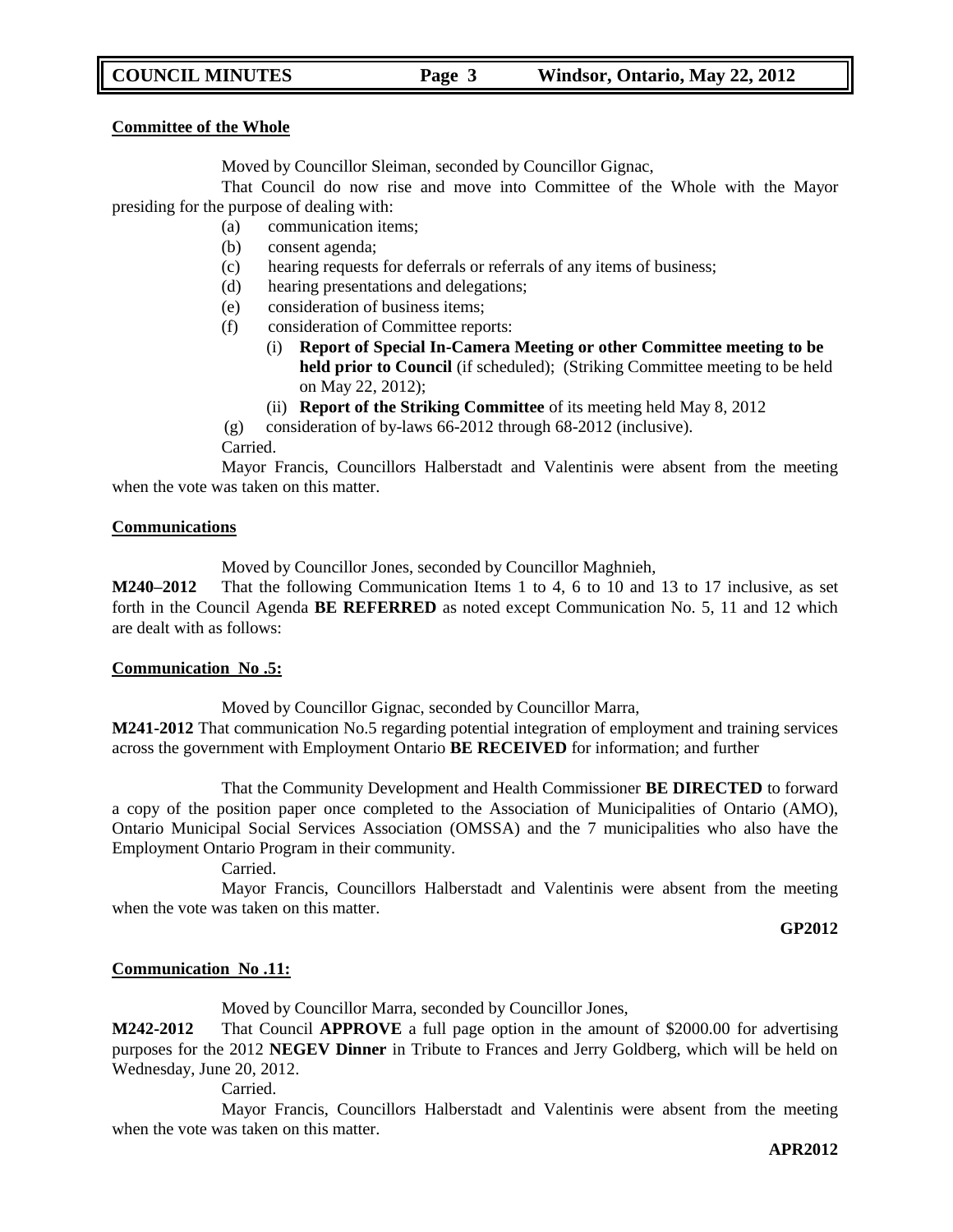| <b>COUNCIL MINUTES</b> | Page 3 | Windsor, Ontario, May 22, 2012 |
|------------------------|--------|--------------------------------|
|                        |        |                                |

#### **Communication No .12:**

Moved by Councillor Marra, seconded by Councillor Jones,

**M243-2012** That Council **ENDORSE** the City of Kitcheners recommendation pertaining to the permanent exemption of two-way radios from Regulation 366/09 in the Highway Traffic Act; and further That Administration **BE DIRECTED** to issue a letter of support to the Minister of Transportation, Association of Municipalities of Ontario (AMO)Large Urban Mayors" Caucus of Ontario (LUMCO) and local MPP"s. Carried.

| <b>Item</b>    | <b>From</b>                                                         | <b>Description</b>                                                                                                                                                                                                                                                                                                                                                                                                                                                                                               |
|----------------|---------------------------------------------------------------------|------------------------------------------------------------------------------------------------------------------------------------------------------------------------------------------------------------------------------------------------------------------------------------------------------------------------------------------------------------------------------------------------------------------------------------------------------------------------------------------------------------------|
| $\mathbf{1}$   | Ministry of Infrastructure;<br>and<br>Ministry of<br>Transportation | National Public Works Week in Ontario.<br><b>City Engineer</b><br><b>Manager of Transportation Planning</b><br>Note & File<br><b>GP2012</b>                                                                                                                                                                                                                                                                                                                                                                      |
| $\mathfrak{2}$ | Ministry of Citizenship<br>and Immigration                          | Ontario Medal for Good Citizenship nominations.<br>Note & File<br>GP2012                                                                                                                                                                                                                                                                                                                                                                                                                                         |
| 3              | Ministry of the<br>Environment                                      | Environmental Compliance Approval for sanitary and storm sewers to be<br>constructed as part of the Westminster Boulevard Rehabilitation.<br><b>City Engineer</b><br><b>City Solicitor</b><br>Note & File<br><b>SW2012</b>                                                                                                                                                                                                                                                                                       |
| 4              | Ministry of Natural<br>Resources                                    | Changes to the Ministry of Natural Resources "Bear Wise Program."<br>Note & File<br><b>GP2012</b>                                                                                                                                                                                                                                                                                                                                                                                                                |
| 5              | Ministry of Training,<br>Colleges and Universities                  | Potential integration of employment and training services across the<br>government with Employment Ontario.<br><b>Executive Director of Human Resources</b><br><b>Executive Director of Employment &amp; Social Services</b><br>Note & File<br>GP2012                                                                                                                                                                                                                                                            |
| 6              | Ministry of Municipal<br>Affairs and Housing                        | Local Improvement Charges Regulation Amendments Under the<br>Municipal Act and the City of Toronto Act.<br><b>City Engineer</b><br><b>Chief Financial Officer &amp; City Treasurer</b><br><b>City Solicitor</b><br>Note & File<br><b>GM2012</b>                                                                                                                                                                                                                                                                  |
| $\overline{7}$ | Chair, Essex Region<br><b>Source Protection</b><br>Committee        | -Notice under O. Reg. 287/07 Source Protection Plan Preparation for<br>Drinking Water Source Protection in the Essex Region Source Protection<br>Area.<br>-Public notice Draft Source Protection Plan Essex Region Source<br>Protection Area.<br>-Clerks Note: Essex Region Source Protection Plan (SPPlan) – Part 1 and<br>Essex Region Source Protection Plan (SPPlan) – Explanatory Document<br>- Part 2 is available for viewing in the Clerk's Office due to its large file<br>size<br><b>City Engineer</b> |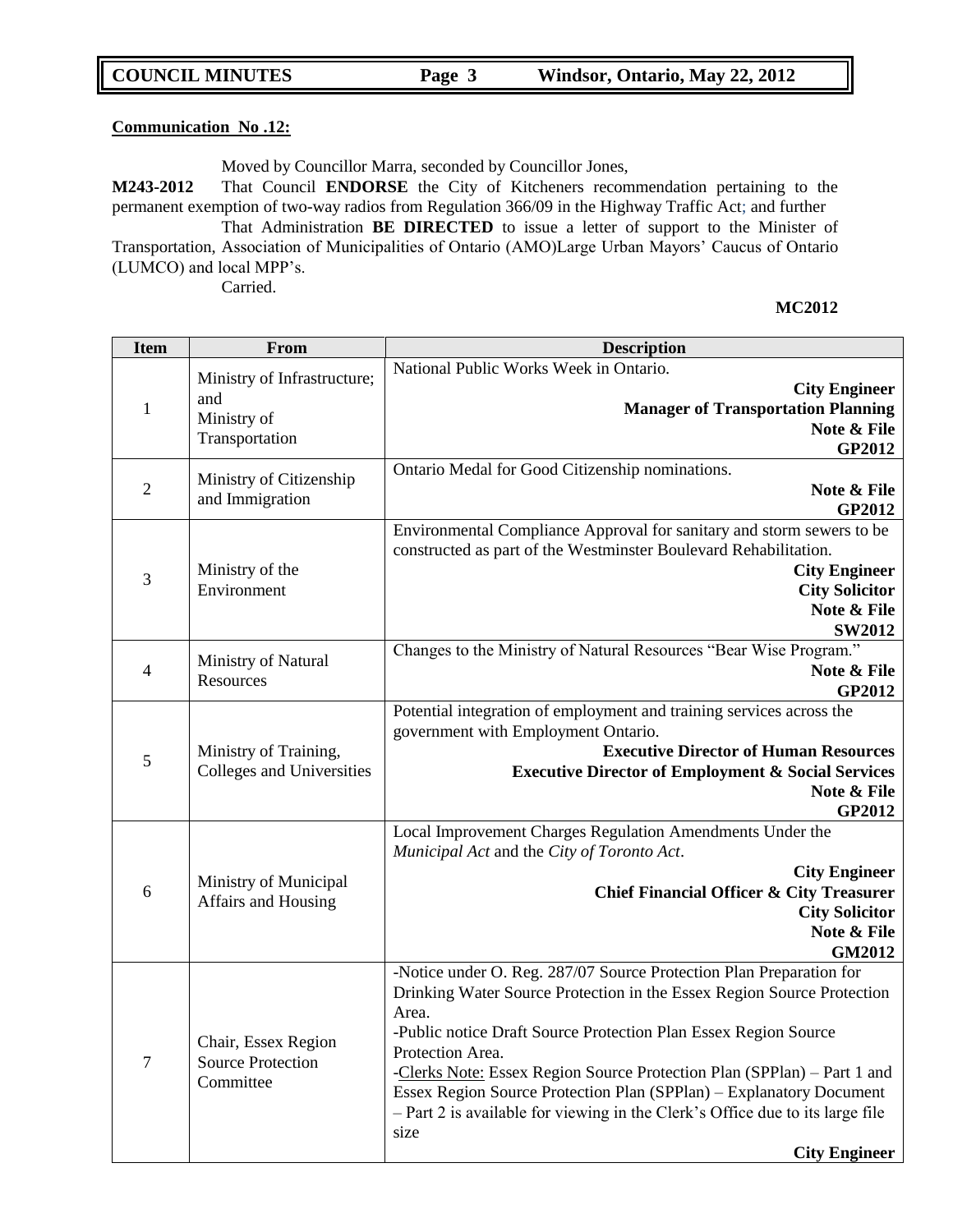|    |                                                            | <b>City Planner</b><br>Note & File<br>EI/10108                                                                                                                                                                                                                                 |
|----|------------------------------------------------------------|--------------------------------------------------------------------------------------------------------------------------------------------------------------------------------------------------------------------------------------------------------------------------------|
| 8  | Manager of Urban Design                                    | Application of Grand Central Business Park Inc. for Site Plan Approval<br>to permit a redesign of the parking lot located at 2935 Pillette Road.<br>Note & File<br>ZS/11078                                                                                                    |
| 9  | Manager of Development<br>Applications                     | Application of Elite Machining Inc. for zoning amendment to permit a<br>test firing range for the discharge of firearms in connection with the<br>business for lands located at 3232 Grand Marais Road East.<br>Note & File<br>ZB/11463                                        |
| 10 | Share the Road Cycling<br>Coalition                        | Bicycle Friendly Community Yearbook. (Copies for Mayor and Council<br>only)<br><b>Manager of Transportation Planning</b><br><b>Committee Coordinator, Windsor Bicycling Committee</b><br>Note & File<br>MB/5331                                                                |
| 11 | City of Windsor, Office<br>of the Mayor                    | Request for sponsorship for the 2012 Negev Dinner.<br><b>Chief Financial Officer &amp; City Treasurer</b><br><b>COUNCIL DIRECTION REQUESTED</b><br><b>APR2012</b>                                                                                                              |
| 12 | City of Kitchener, Office<br>of the Mayor                  | Request for support regarding a permanent exemption of two-way radios<br>from Regulation 366/09 of the Highway Traffic Act.<br><b>COUNCIL DIRECTION REQUESTED</b><br><b>City Solicitor</b><br><b>City Engineer</b><br><b>Executive Director of Operations</b><br><b>MC2012</b> |
| 13 | Secretary/Treasurer -<br>Committee of Adjustment           | Consent Authority Agenda Record Hearing to be held on Wednesday,<br>May 30, 2012, Room 409-400 City Hall Square East, Windsor<br>Note & File<br>ZC2012                                                                                                                         |
| 14 | <b>Community Development</b><br>& Health Commissioner      | 13 <sup>th</sup> FINA World Championships (25m) 2016.<br>Note & File<br><b>SR2012</b>                                                                                                                                                                                          |
| 15 | <b>City Engineer</b>                                       | Notice of Motion - Windsor-Essex Parkway Signage.<br>Note & File<br>ST/8821                                                                                                                                                                                                    |
| 16 | <b>City Engineer</b>                                       | Tender $40-12 - 2010$ Road Rehab X - Road & Watermain<br>Reconstruction.<br>Note & File<br><b>SW/11117</b>                                                                                                                                                                     |
| 17 | <b>Family Aquatic Complex</b><br><b>Steering Committee</b> | Minutes of meeting held April 20, 2012.<br>Note & File<br><b>MB2012</b>                                                                                                                                                                                                        |

Carried.

Mayor Francis arrives to the meeting at 6:20 o'clock p.m., and Councillor Hatfield returns to his seat at the Council table.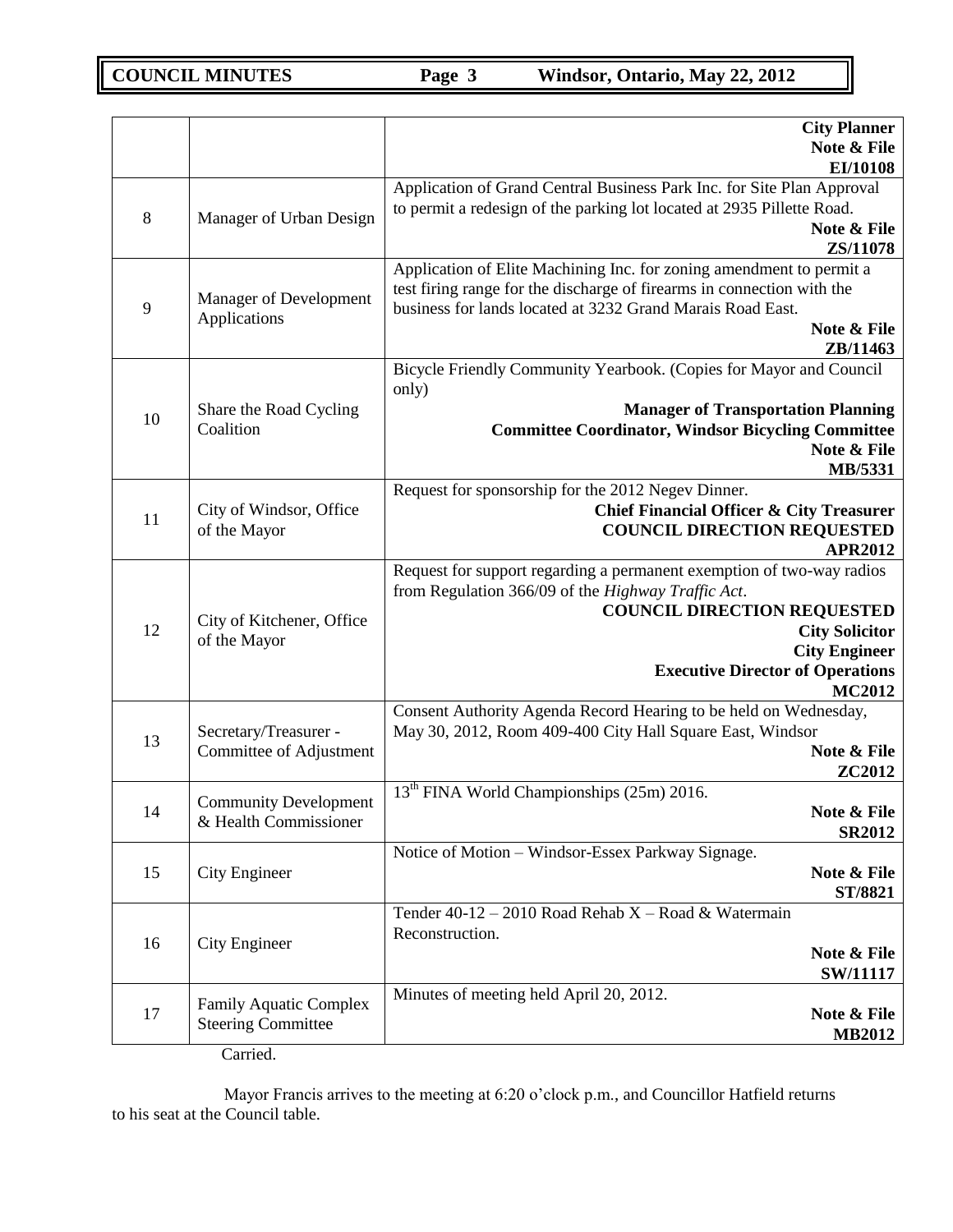#### **Consent Agenda**

Moved by Councillor Marra, seconded by Councillor Payne,

That the following Consent Agenda and the recommendations contained in the administrative reports **BE APPROVED** as amended:

Item 2 Application to Convert Two Residential Apartment Buildings from Rental to Condominium Status,

GIAN Corporation, 1920 & 1980 Tuscarora Street

- Item 4 Estate of Mr. L. Odette Bequest to the City
- Item 5 Amendment to By-law 5309
- Item 6 Utility Cut Restoration Asphalt Repairs Tender No. 07-12
- Item 8 RFP 70-11 Banking Services
- Item 9 New Purchasing By-law (Tabled)
- Item 10 Gary Barbesin, et al. vs. The Corporation of the City of Windsor, et al., Court File No. CV-12- 17767

Item 11 Request for Appointment – Administrator, Ontario Works Act

#### **Consent Committee Reports**

| <b>Environment &amp; Transportation Standing Committee</b> |               |                                                                             |  |
|------------------------------------------------------------|---------------|-----------------------------------------------------------------------------|--|
| No.                                                        |               | <b>Description</b>                                                          |  |
|                                                            | Report No. 59 | <b>Blue W Program</b>                                                       |  |
| $\overline{2}$                                             | Report No. 60 | Settlement – Optimist Community Centre – Release of Claim for Mansard       |  |
|                                                            |               | <b>Siding Warranty</b>                                                      |  |
| 3                                                          | Report No. 61 | Report No. 63 of the Windsor-Essex County Environment Committee (Great      |  |
|                                                            |               | Lakes Basin Ecosystem)                                                      |  |
| $\overline{4}$                                             | Report No. 62 | Report No. 64 of the Windsor-Essex County Environment Committee (Erie       |  |
|                                                            |               | Coastal Stewardship Trail Concept Summary)                                  |  |
| 5                                                          | Report No. 63 | Minutes of the Windsor-Essex County Environment Committee of its meeting    |  |
|                                                            |               | held February 2, 2012                                                       |  |
| 6                                                          | Report No. 64 | Minutes of the Windsor-Essex County Environment Committee of its meeting    |  |
|                                                            |               | held March 1, 2012                                                          |  |
| 7                                                          | Report No. 65 | Minutes of the Essex-Windsor Solid Waste Authority meeting held December    |  |
|                                                            |               | 6, 2011                                                                     |  |
| 8                                                          | Report No. 66 | Minutes of the Essex-Windsor Solid Waste Authority meeting held February 7, |  |
|                                                            |               | 2012                                                                        |  |

| <b>Executive Committee</b> |                 |                                                                                           |
|----------------------------|-----------------|-------------------------------------------------------------------------------------------|
| No.                        |                 | <b>Description</b>                                                                        |
|                            | Report No. 97   | Audit Committee minutes of its meeting held January 26, 2012 commencing at<br>$8:15$ a.m. |
|                            | Report No. 98   | Audit Committee minutes of its meeting held January 26, 2012 commencing at<br>$4:30$ p.m. |
|                            | $\sim$ $\sim$ 1 |                                                                                           |

Carried.

#### **Deferrals and/or Referrals and Withdrawals**

None requested.

#### **Presentations & Delegations:**

**PRESENTATIONS:**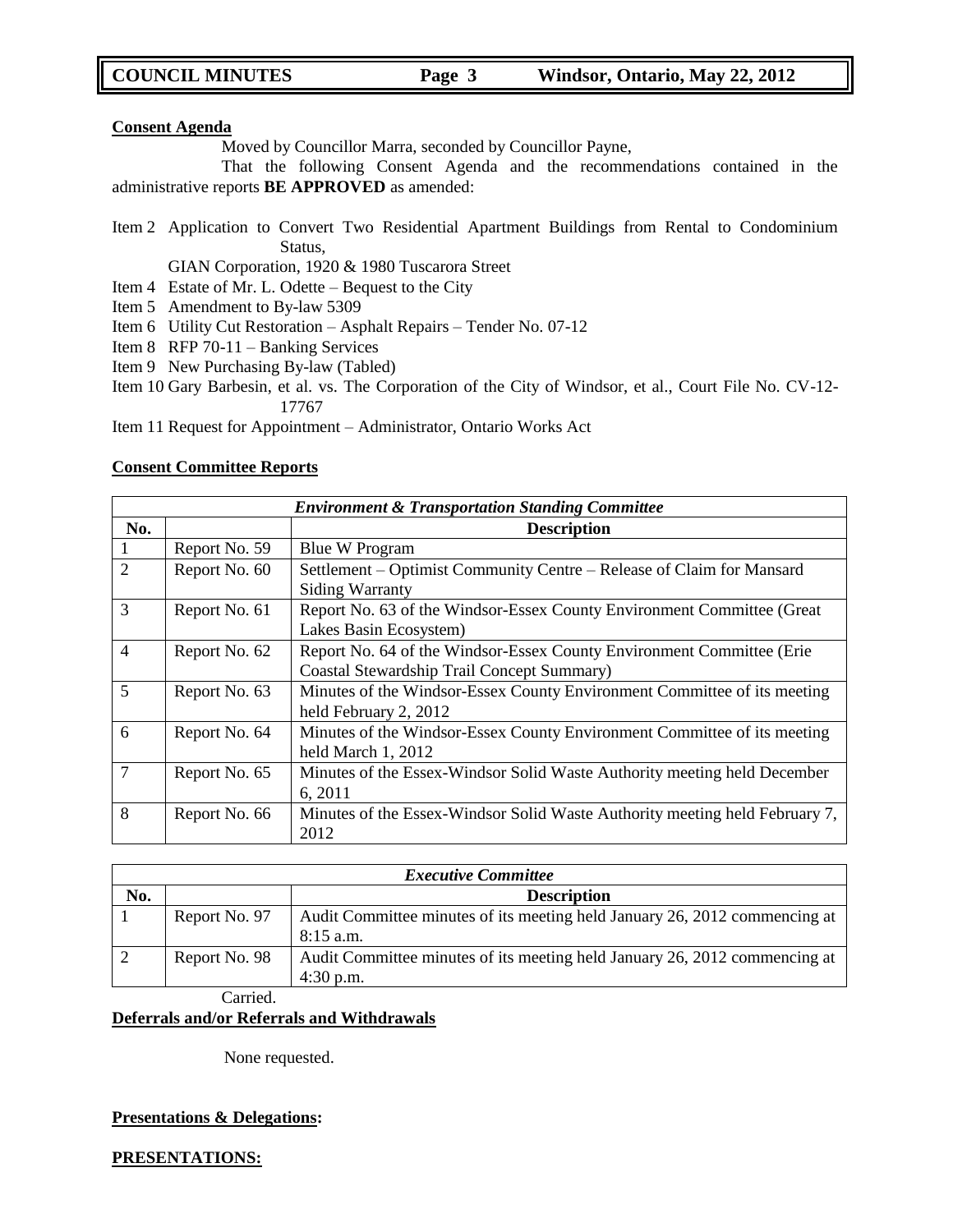Mayor Francis and members of Council along with Robin Easterbrook, Chair of the Windsor Heritage Committee, recognize Mr. Raymond Masters, local architect / landscape architect who has been recently honoured with a Lifetime Achievement Certificate

#### **DELEGATIONS**

### **Windsor-Essex Parkway – City of Windsor Noise By-law 6716, Parkway Infrastructure Corporation Request for Blanket Exemption**

#### **Cindy Prince, PIC Communications Manager**

Cindy Prince, Communication Manager, PIC (Parkway Infrastructure Constructors); appears before Council to provide a brief update on the Parkway progress and the planned future construction activities for the project; Design and Status; Planned Construction (upcoming 6 months); Maintenance; and Complaints Management Protocol; request a blanket exemption to the Noise By-law , and concludes by stating that Parkway Infrastructure Constructors would be satisfied with the current procedure that is in place.

#### **Andre Lalonde, Resident of Ward 1**

Andre Lalonde, resident of Ward 1, appears before Council to request that Council reject the administrative recommendation to grant the Windsor Essex Parkway noise by-law exemption application, suggesting that the residents in the area have been subjected to substantial noise and inconvenience from the onset of the project, and concludes by requesting that Council reject the request for the sake of the residents in the area.

#### **Murray Dow, Resident of Ward 1**

Murray Dow, resident of Ward 1, appears before Council to request that Council reject the administrative recommendation to grant the Windsor Essex Parkway noise by-law exemption application, suggesting that the removal of the trees in the area has increased the noise substantially, and concludes by requesting that Council reject any form of night construction in the area.

**ST/8821** 3

(For final disposition of this matter, see Clause **CR108/2012** in Schedule "A" attached

#### hereto.)

#### **Tall Ships Port Organizer Agreement for "The Southwest Shores Tall Ships Festival" being held August 2013**

#### **David Hanna, Resident of Ward 1**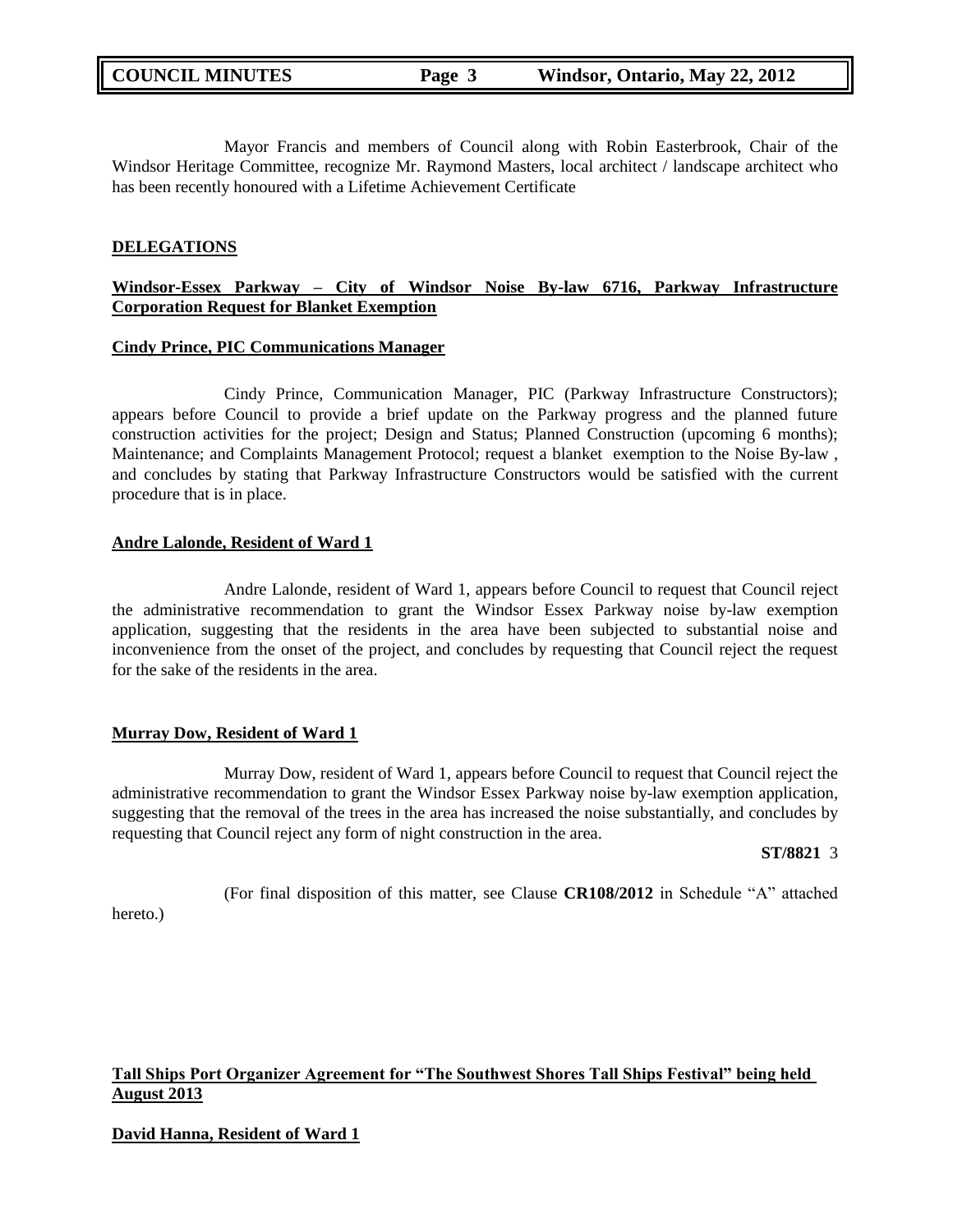David Hanna, Resident of Ward 1**,** appears before Council to provide comments regarding the contract with American Sail Training Association to facilitate the Tall Ships that will be present at the Southwest Shores Tall Ships Festival stating that this will be a continuation of the commemorative celebration of the Bicentennial of the War of 1812, and concludes by requesting Council endorse an application to become a potential Tall Ship crew member.

#### **SR2012** 7

hereto.)

(For final disposition of this matter, see Clause **CR112/2012** in Schedule "A" attached

### **Report No. 51, Environment & Transportation Standing Committee; Candidate Natural Heritage Site No. 37 – Supplemental Information**

#### **David Cree, President and CEO, Windsor Port Authority**

David Cree, President and CEO, Windsor Port Authority**,** appears before Council to speak in favour of the administrative recommendation to pursue further discussion/negotiation with the government regarding the environmental benefits and cost savings associated with preservation of the Ojibway Shores lands as natural heritage, and concludes by stating that the Port Authority would be willing to meet with Administration to have an open discussion.

Report Number 15737 **ZO/6382**

(For final disposition of this matter, see Report Section **M253-2012** in Schedule "A" attached hereto.)

#### **Councillor Hatfield's Notice of Motion**

#### **Gérard Malo, National Director Francophone Affairs, Canadian Media Guild**

Gérard Malo, National Director Francophone Affairs, Canadian Media Guild, appears before Council to speak in support of the motion to authorize CBC to use the multiplexing method as a viable alternative to serve our area"s Francophone Community, suggesting that not providing the analogue transmission service would impact the francophone community in Windsor and Essex County area, leaving the francophone community without their only non-cable access to information in their preferred language.

#### **Nicole Larocque, francophone community in Windsor**

Nicole Larocque, francophone community in Windsor, appears before Council to speak in support of the motion to authorize CBC to use the multiplexing method as a viable alternative to serve our area"s Francophone Community, suggesting that this would impact the francophone community financially as they would have to incur high fees for cable service, and concludes by urging Council to help save the analogue transmission service that is set to be shut down at the end of July.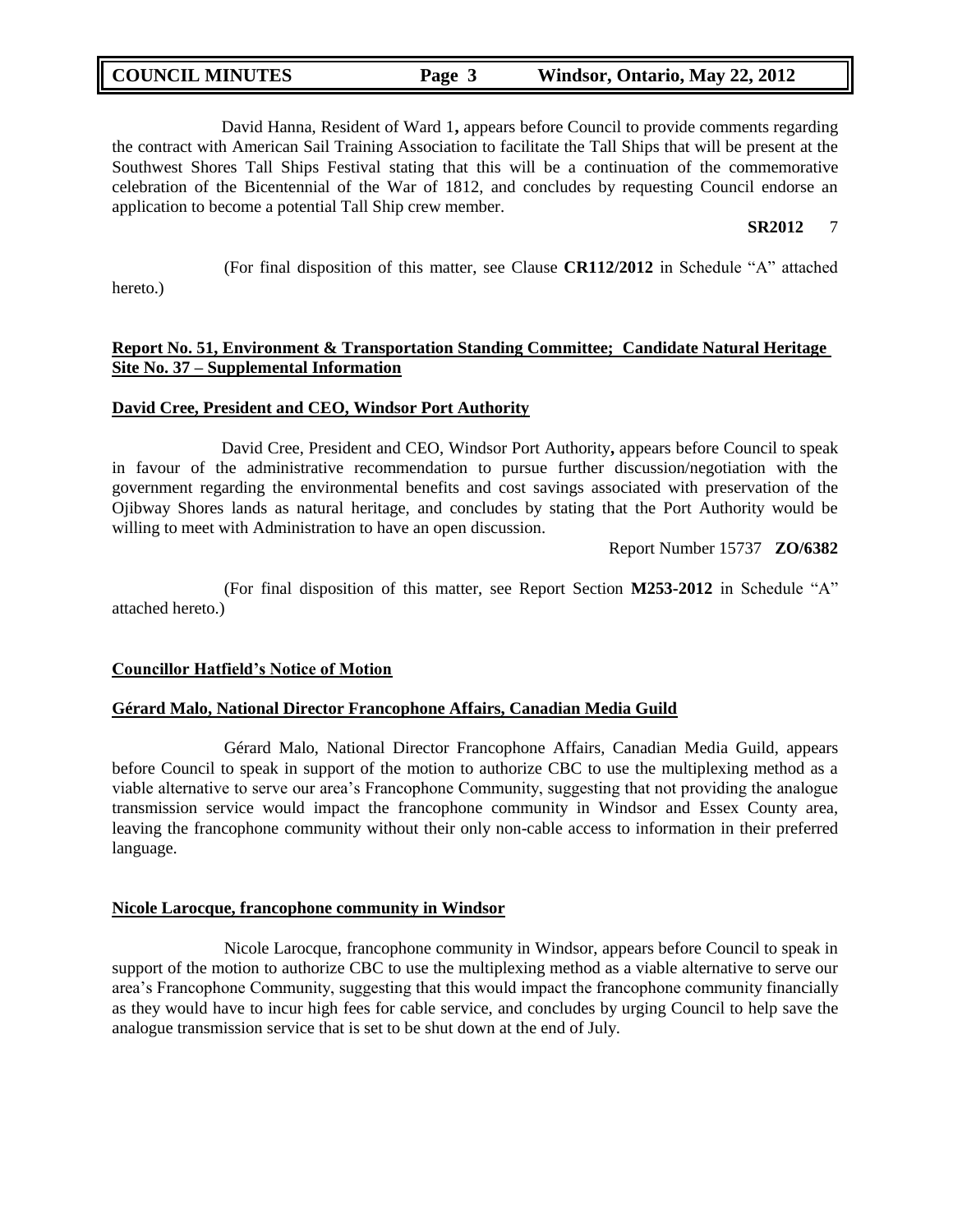| <b>COUNCIL MINUTES</b> | Page 3 | Windsor, Ontario, May 22, 2012 |
|------------------------|--------|--------------------------------|
|                        |        |                                |

#### **Roger Leblanc, President, ACFO & President, Association French Catholic Teachers**

Roger Leblanc, President, ACFO & President, Association French Catholic Teachers, appears before Council to speak in support of the motion to authorize CBC to use the multiplexing method as a viable alternative to serve our area"s francophone community, suggesting that not providing the analogue transmission service would impact the francophone community in Windsor and Essex County, and concludes by stating that media is a strong and effective tool in order to keep connected.

Moved by Councillor Hatfield, seconded by Councillor Marra,

#### **M246-2012**

**WHEREAS** the Windsor region has had ready access to francophone television programming on CBEFT since 1976; and

**WHEREAS** this analogue transmission service is set to be shut down at the end of July; and

**WHEREAS** this will impact the francophone community in Windsor and Essex County area, leaving them without their only non-cable access to information in their preferred language; and

**WHEREAS** this decision, not to switch this long-standing analogue service to digital, will force the francophone community to pay high fees for a cable service; and

**WHEREAS** there is a viable alternative; and

**WHEREAS** the French language service of the CBC could easily use a method known as "mutliplexing" which would combine multiple digital data streams into one signal over a shared medium; and

**WHEREAS** the English transmitter at CBET could be used for this purpose; and

**WHEREAS** this would allow the CBC to shutdown the analogue service but retain local francophone programming by broadcasting on a sub-channel; and

**WHEREAS** this is a proven technology and widely used in the United States;

**THEREFORE BE IT RESOLVED** that this City Council URGES The Canadian Radio-Television and Telecommunications Commission, Industry Canada and Minister Christian Paradis and the Department of Canadian Heritage and Minister James Moore to authorize the CBC to use this multiplexing method as a viable alternative to serve our area"s Francophone Community.

Carried.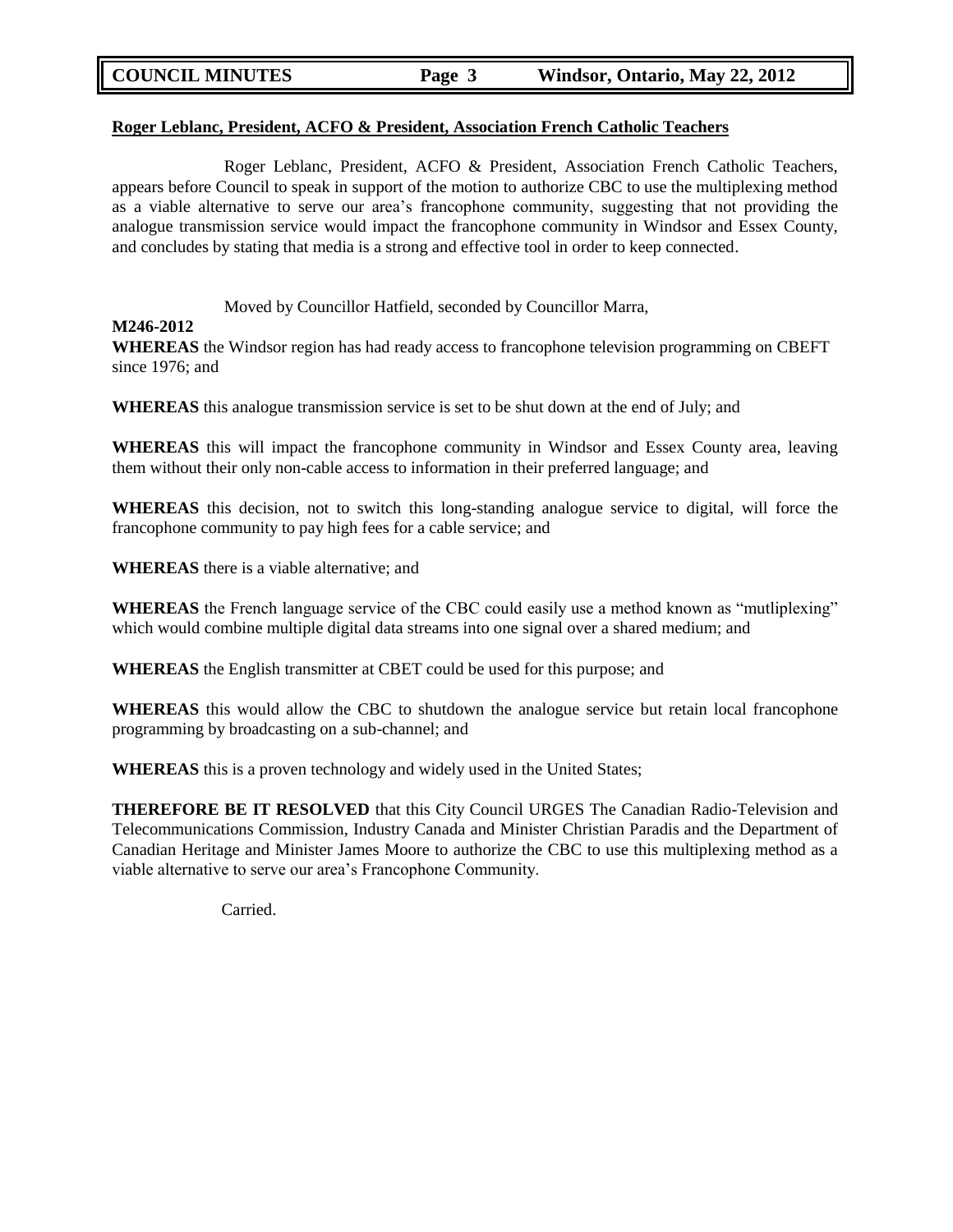### **COUNCIL MINUTES Page 3 Windsor, Ontario, May 22, 2012**

Moved by Councillor Payne, seconded by Councillor Valentinis,

**WHEREAS** Council Resolution CR413/2010 and CR182/2011 authorized the provision of maintenance services to the W E Parkway Corridor on a cost recovery basis, and

**WHEREAS** the City, in addition to providing maintenance services, has also supplied signs to the parkway in response to requests for quotations, and

**WHEREAS** an objection has been received from a private sign company in Windsor alleging unfair competition by the City on the grounds that the City "is not compelled by profit to price their products accordingly like private enterprise does";

**THEREFORE BE IT RESOLVED** that the City cease the practice of supplying signs to the Parkway in competition with the private sector.

> The motion is put and is lost. Aye Votes: Councillors Payne and Valentinis. Nay Votes: Councillor Jones, Halberstadt, Marra, Gignac, Hatfield, Sleiman and

Maghnieh. Absent: Councillor Dilkens.

MC2012

# **Regular Business Items (for final disposition of these matters see Schedule "A" attached)**

Nil.

#### **Consideration of Committee Reports**

| M250-2012                                    | Moved by Councillor Gignac, seconded by Councillor Halberstadt,<br>That the Report of the special In-camera meeting held May 22, 2012, BE ADOPTED             |  |  |
|----------------------------------------------|---------------------------------------------------------------------------------------------------------------------------------------------------------------|--|--|
| as presented.                                | Carried.<br>ACO <sub>2012</sub>                                                                                                                               |  |  |
| M244-2012<br><b>ADOPTED</b>                  | Moved by Councillor Gignac, seconded by Councillor Halberstadt,<br>That the <b>Report of the Striking</b> Committee of its meeting held May 8, 2012 <b>BE</b> |  |  |
| as presented.                                | Carried.<br>MB2012                                                                                                                                            |  |  |
| M245-2012<br><b>ADOPTED</b><br>as presented. | Moved by Councillor Gignac, seconded by Councillor Halberstadt,<br>That the Report of the Striking Committee of its meeting held May 22, 2012 BE              |  |  |
|                                              | Carried.<br>MB2012                                                                                                                                            |  |  |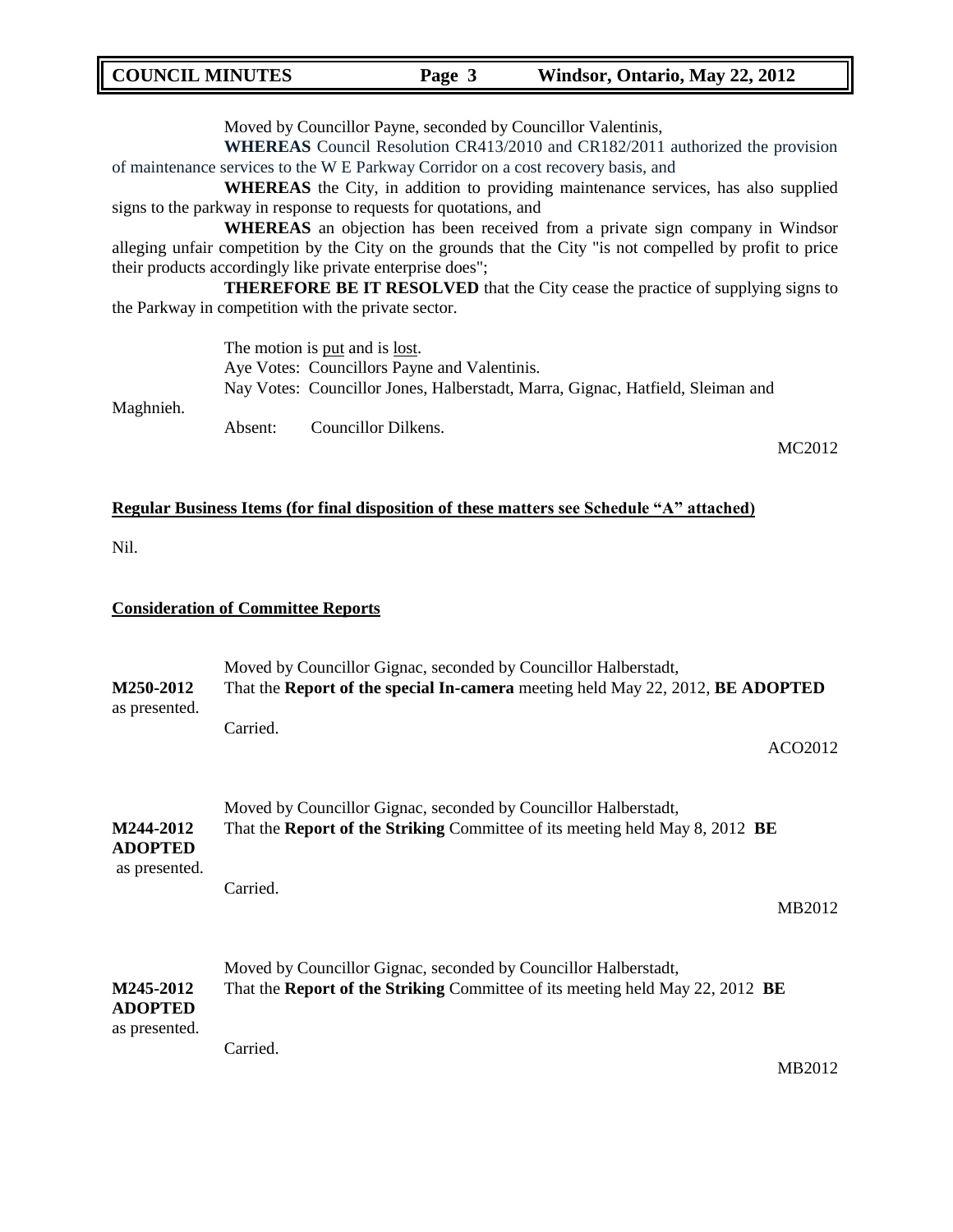|  | <b>COUNCIL MINUTES</b> | Page 3 | Windsor, Ontario, May 22, 2012 |
|--|------------------------|--------|--------------------------------|
|--|------------------------|--------|--------------------------------|

#### **By-laws**

Moved by Councillor Hatfield, seconded by Councillor Jones,

That the following By-laws No. 66-2012 through 68-2012 (inclusive), be introduced and read a first and second time:

- 66-2012 "A BY-LAW TO AUTHORIZE THE CORPORATION OF THE CITY OF WINDSOR TO ENTER INTO EXTENSION AGREEMENTS AND FOR THE CHIEF ADMINISTRATIVE OFFICER AND CLERK TO EXECUTE SUCH AGREEMENTS"
- 67-2012 "A BY-LAW TO ESTABLISH LANDS AS A PUBLIC HIGHWAY KNOWN AS GRAND MARAIS ROAD EAST, IN THE CITY OF WINDSOR"
- 68-2012 "A BY-LAW TO CONFIRM THE PROCEEDINGS OF THE COUNCIL OF THE CORPORATION OF THE CITY OF WINDSOR AT ITS MEETING HELD ON THE TWENTY-SECOND DAY OF MAY, 2012"

Carried.

Moved by Councillor Maghnieh, seconded by Councillor Marra,

That the Committee of the Whole does now rise and report to Council respecting the business items considered by the Committee:

- **1) Communication Items (as amended)**
- **2) Consent Agenda (as amended)**
- **3) Items Deferred**
- **Items Referred**
- **4) Consideration of the Balance of Business Items (see Schedule "A")**
- **5) Committee Reports (as amended)**
- **6) By-laws given first and second readings (as presented)**

**Carried** 

#### **New Notice of Motion**

None presented.

### **Third Reading of By-laws**

Moved by Councillor Payne, seconded by Councillor Sleiman,

That the following By-laws No. 66-2012 through 68-2012 (inclusive), having been read a first and second time be now read a third time and finally passed and that the Mayor and Clerk **BE AUTHORIZED** to sign and seal the same notwithstanding any contrary provision of the Council. Carried.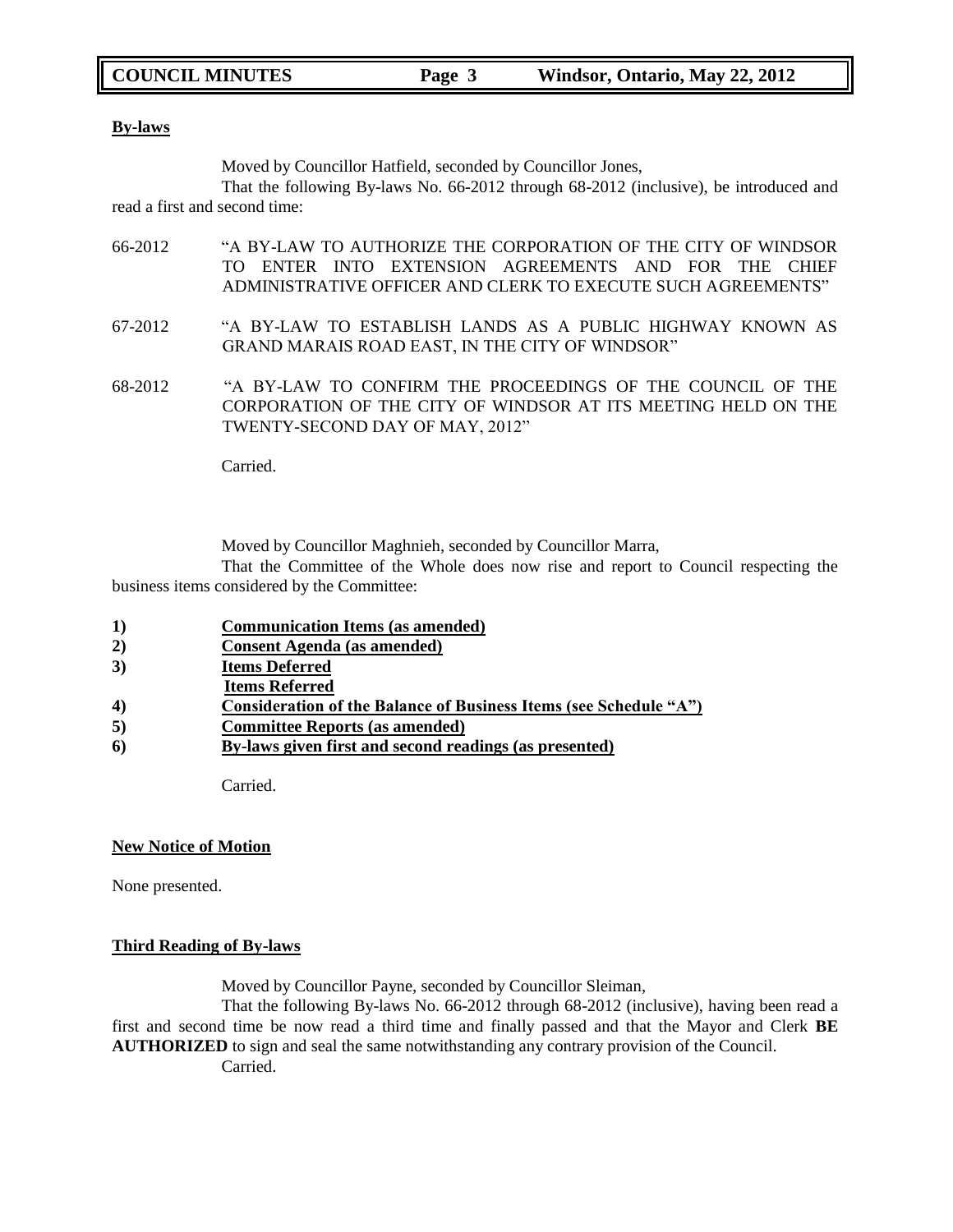| <b>COUNCIL MINUTES</b> | Page 3 | Windsor, Ontario, May 22, 2012 |
|------------------------|--------|--------------------------------|
|                        |        |                                |

#### **Petitions**

Moved by Councillor Valentinis, seconded by Councillor Gignac,

**M247-2012** That the petition presented by Councillor Hatfield from the residents of Clover Avenue strongly opposing the installation of sidewalks on Clover Avenue and believe that a bike/walk lane would be better suited for this stretch of Clover Avenue due to the substantial width of the existing road **BE RECEIVED** by the Clerk and the Clerk **BE DIRECTED** to forward the petition to the City Engineer for the purpose of an examination of the requested works or undertakings; and further that a report **BE PROVIDED** consistent with the direction provided.

Carried.

ACO/11248

Moved by Councillor Valentinis, seconded by Councillor Gignac,

**M248-2012** That the petition presented by Councillor Gignac from the President, Olde Riverside Town Centre Business Association regarding graffiti issue in the Olde Riverside BIA area **BE RECEIVED** by the Clerk and the Clerk **BE DIRECTED** to forward the petition to the Executive Director of Parks and Facilties for the purpose of an examination of the requested works or undertakings; and further that a report **BE PROVIDED** consistent with the direction provided.

Carried.

ACO/11248

#### **Council Questions**

Moved by Councillor Jones, seconded by Councillor Gignac,

**M249-2012** That the following Council Question by Councillor Jones **BE APPROVED**, and that Administration **BE DIRECTED** to proceed with the necessary actions to respond to the Council Question in the form of a written report, consistent with Council"s instructions, and in accordance with Section 17.1 of the Procedure By-law 98-2011:

CQ11-2012 Asks to look into adjusting the heads and beds rate of inflation to 2012 dollars. Is it a way of reducing pressure on local property taxes.

Carried.

**Adjournment**

Moved by Councillor Jones, seconded by Councillor Maghnieh, That this Council meeting stand adjourned until the next regular meeting of Council or at the call of the Mayor.

Carried.

Accordingly, the meeting is adjourned at 8:34 o'clock p.m.

AF2012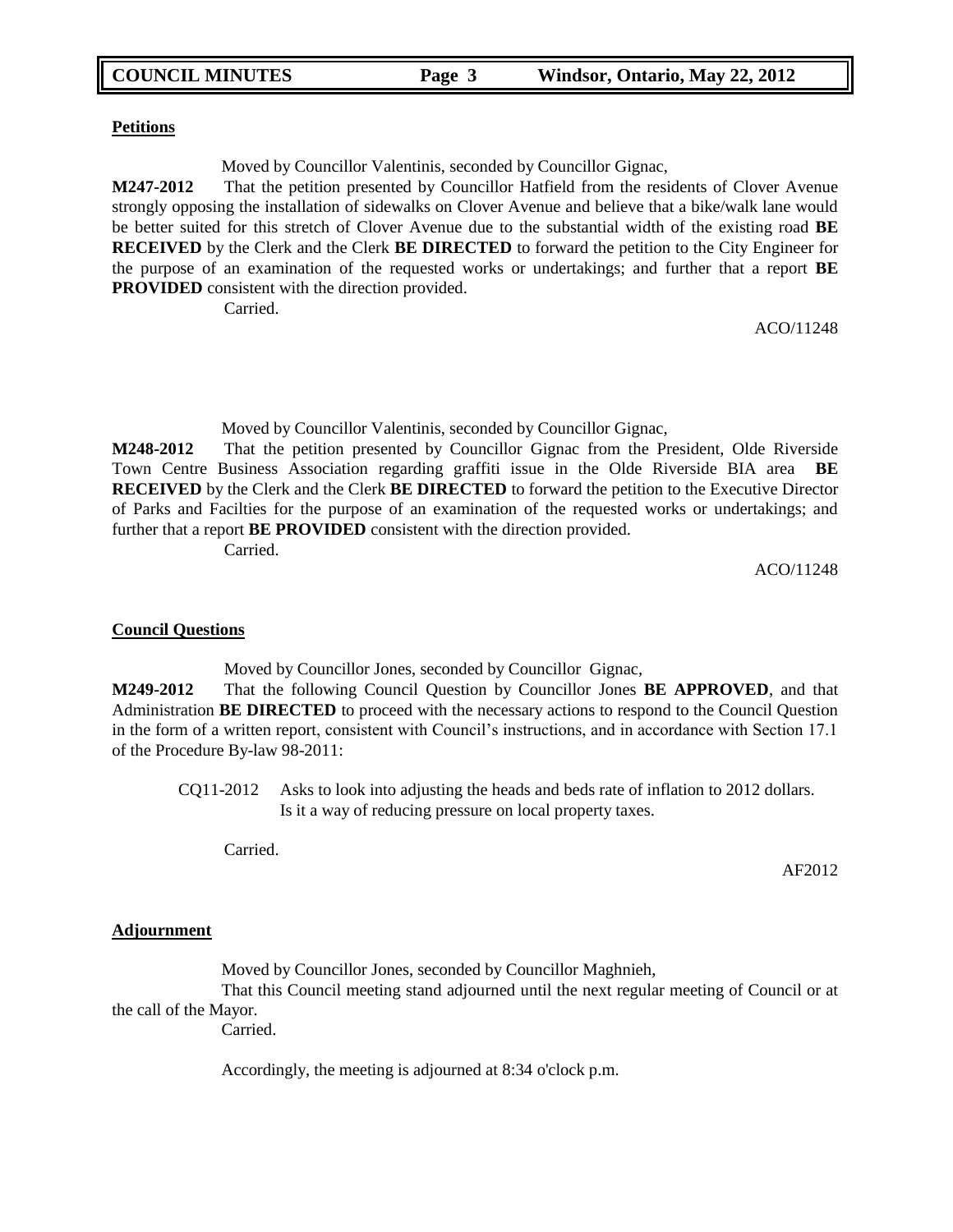**MAYOR**

**CITY CLERK**

# **THIS IS A DRAFT COPY**

**SUPERVISOR OF COUNCIL SERVICES/DEPUTY CLERK**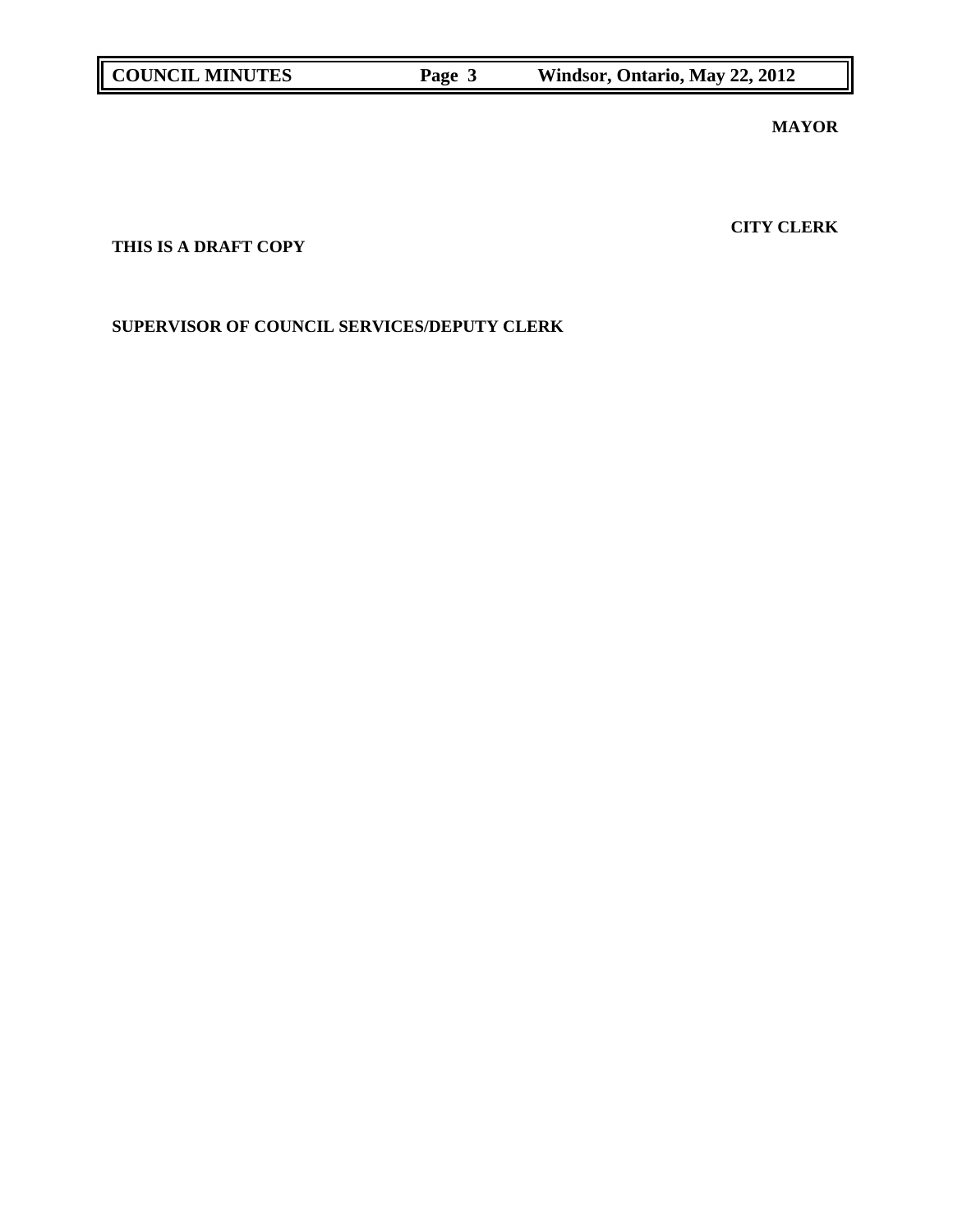Jones Sleiman

CR106/2012

THAT City Council **APPROVE** the following recommendations for purposes of calculation of the 2012 Property Tax Rates:

- a. THAT the Municipality **CONTINUE** with the use of optional tax classes of office building, shopping center, parking lot/vacant land, and large industrial.
- b. THAT City Council **ADOPT** the ratios as set out in Scenario 2 Appendix C for the 2012 taxation year.
- c. THAT City Council **REAFFIRM** the use of \$93,093 from the Budget Stabilization Reserve the fund the shortfall in tax revenue as a result of adopting the ratios as set out in Scenario 2 – Appendix C.
- d. THAT tax reductions for the first and second sub-classes of farmland awaiting development BE RECONFIRMED at their present level of 65% and 30% respectively.
- e. THAT the Municipality ADOPT the default reduction rates on vacant commercial and industrial tax classes of 30% and 35% respectively.
- f. THAT the Municipality **SET** the threshold on the tax level for eligible new construction at 100%.
- g. THAT the 2012 capping program for the **multi-residential and commercial classes BE APPROVED** to reflect the parameters comprising the following optional tools:
	- i. Establishing a maximum increase threshold at the greater of: 10% of the previous year"s annualized capped tax and 5% of the previous year"s annualized CVA tax for eligible property and
	- ii. Imposing a threshold adjustment for capped properties where the required billing adjustment **(credits only)** is within \$250 of the properties" CVA tax; and
	- iii. Those properties that have reached their CVA tax destination be excluded; and
	- iv. Those properties that will cross over their CVA tax destination be excluded; and
- h. THAT the 2012 capping program for the **industrial class BE APPROVED** to reflect the parameters comprising the following optional tools:
	- i. Establishing a maximum increase threshold at the greater of: 10% of the previous year"s annualized capped tax and 5% of the previous year"s annualized CVA tax for eligible property and
	- ii. Imposing a threshold adjustment for capped properties where the required billing adjustment **(both credits and debits)** is within \$250 of the properties" CVA tax; and
	- iii. Those properties that have reached their CVA tax destination be excluded; and
	- iv. Those properties that will cross over their CVA tax destination be excluded; and
- i. THAT the Municipality **REAFFIRMS** to fund the cost of capping through the claw-back mechanism.

Carried.

At the request of the Mayor a **recorded vote** is taken: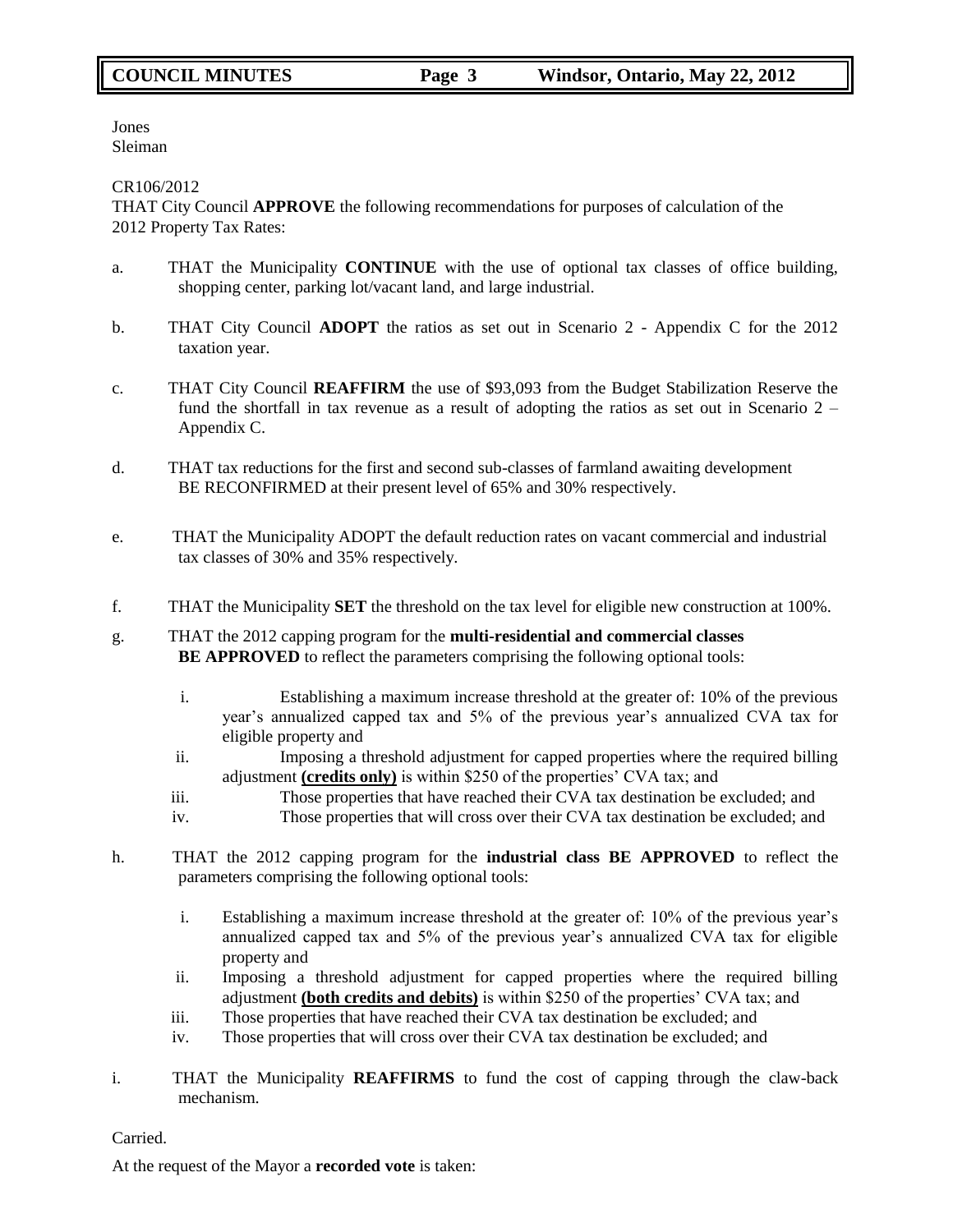**COUNCIL MINUTES Page 3 Windsor, Ontario, May 22, 2012** 

#### **RESULTS OF RECORDED VOTE:**

|         | In Favour Councillors Jones, Valentinis, Marra, Gignac, Hatfield, Payne, Sleiman, |
|---------|-----------------------------------------------------------------------------------|
|         | Maghnieh and Mayor Francis                                                        |
|         | Opposed Councillor Halberstadt                                                    |
| Abstain | <b>None</b>                                                                       |
| Absent  | Councillors Dilkens                                                               |

#### Report Number **15902 AF2012 1**

Marra Payne

#### CR107/2012

- **I** That the application of GIAN Corporation (1710675 Ontario Ltd.) for approval of a draft plan of condominium for two properties legally described as Lots 7 to 14 and Block K, Plan 211 and Part Closed Alley, City of Windsor at 1920 and 1980 Tuscarora Street to permit the conversion of two 3-storey apartment buildings containing 20 residential dwelling units each, for a total of 40 units, from rental to condominium status, as shown on the attached Map No. CDM-004/12-2, **BE APPROVED** since all requirements and works required in Council Resolution CR443/2008 (Appendix "A") have been satisfied and addressed in the existing condominium agreement;
- **II.** That the draft plan approval shall lapse on <u>May 22, 2015</u>, 3 years from the date of approval);
- **III.** That Council reimburse fees, in the amount of \$9,305.00 (\$11,921.00 fees collected minus administrative costs of \$2,616.00), to the applicant, since it is essentially the same plan of condominium approved by Council in 2009 (CR142/2009) and all applicable fees were collected at that time; and
- **IV.** That the Planning Department report back on the delegation of subdivision approval authority to Administration.

Carried.

Report Number **15912 ZP/10132 C2**

**Appendices** Map No. CDM-004/12-2

Marra Jones

CR108/2012

That the report of the City Engineer dated May 8, 2012 entitled "Windsor-Essex Parkway – City of Windsor Noise By-law 6716 Parkway Infrastructure Corporation Request for Blanket Exemption"

**BE REFERRED** to the Executive Meeting of Council scheduled for May 28, 2012 to allow representatives from the Parkway Project to be in attendance and available for questions.

Carried.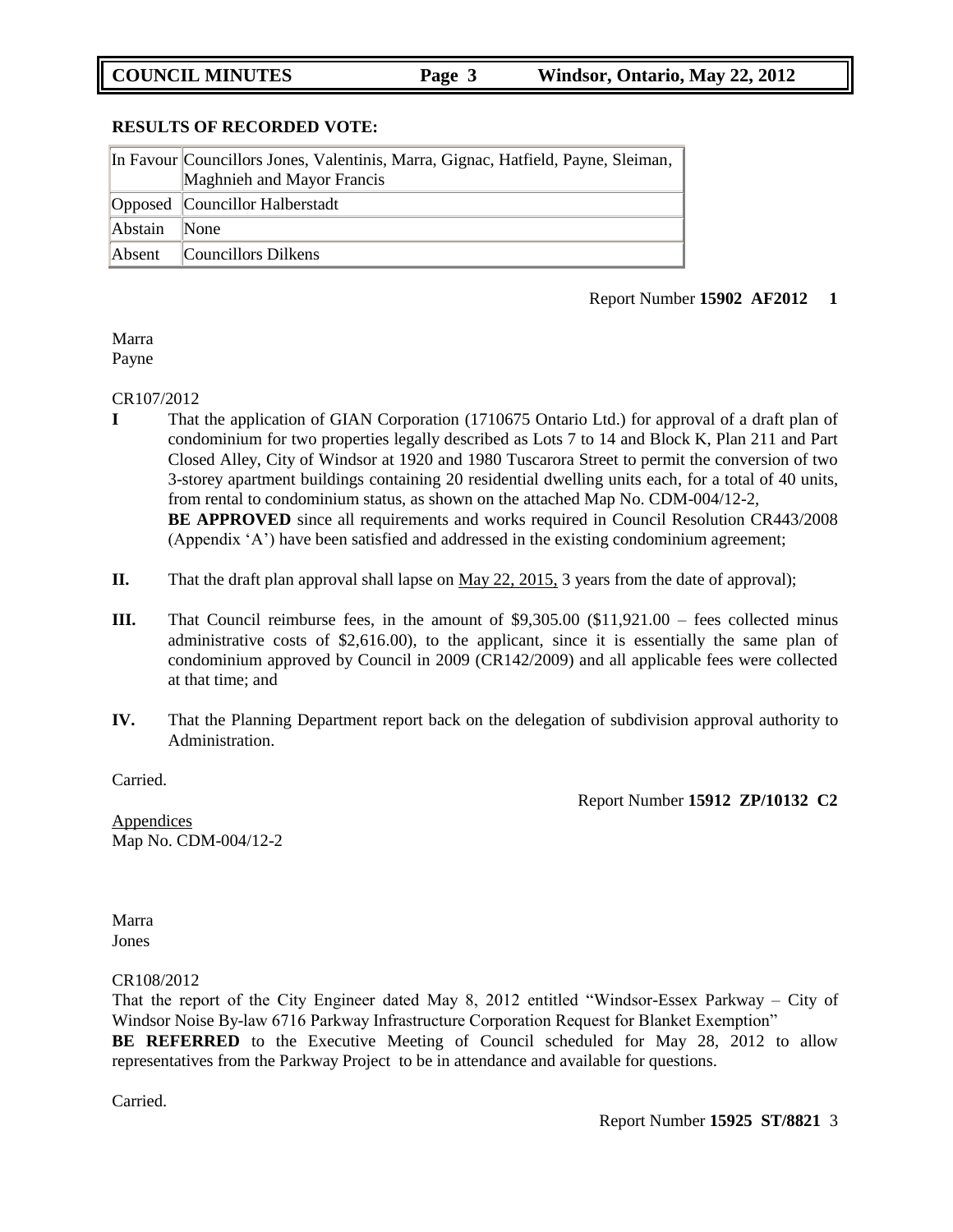Marra Payne

#### CR109/2012

- A. THAT the report of the City Solicitor regarding the bequest from the Odette Estate **BE RECEIVED** for information;
- B. AND THAT the Chief Administrative Officer and City Clerk **BE AUTHORIZED** to execute an agreement with the Estate, substantially in form and content as attached to the confidential memo, to govern the use of the funds received from the Estate, to be in final form satisfactory to the City Solicitor, in final content to the Executive Director of Recreation and Culture, in final financial content to the City Treasurer;
- C. AND THAT the Odette Sculpture Park be renamed the Windsor Sculpture Park such renaming to commence upon execution of the agreement with the estate, and the transition of the name change to occur within twelve months of the execution of the agreement; and further that the name "Windsor Sculpture Park" be associated with the park for a minimum period of ten years.

Carried.

Report Number **15911 SR/7573 C4**

#### Marra Payne

### CR110/2012

- I. That By-Law 5309 **BE AMENDED** as follows:
- Delete: AND WHEREAS parts of Clairview Avenue right of way as closed are required for park purposes save and except Part 2, Plan 12R-20857, which may be conveyed to the abutting property owner:
- Insert: AND WHEREAS parts of Clairview Avenue right of way as closed are required for park purposes save and except Part 2, Plan 12R-24901, which may be conveyed to the abutting property owner:
- **Delete: That those parts of the Clairview Avenue right-of-way designated as Parts 1, 3, 7, 10 and 11, Plan 12R-2539 save and except Part 2, Plan 12R-20857 be and the same are hereby declared to be park lands.** That Part 2, Plan 12R-20857 **BE OFFERED** to the abutting property owner at the conveyance price of \$4,000.00.
- **Insert: That those parts of the Clairview Avenue right-of-way designated as Parts 1, 3, 7, 10 and 11, Plan 12R-2539 save and except Part 2, Plan 12R-24901 be and the same are hereby declared to be park lands.** That Part 2, Plan 12R-24901 **BE OFFERED** to the abutting property owner at the conveyance price of \$4.50 per square foot.
- II. That the City Solicitor **BE DIRECTED** to prepare the by-law to further amend By-Law 5309, that the Chief Administrative Officer and City Clerk **BE AUTHORIZED** to sign all necessary documents approved in form and content by the City Solicitor and that the transaction **BE COMPLETED**  electronically pursuant to By-Law Number 366-2003.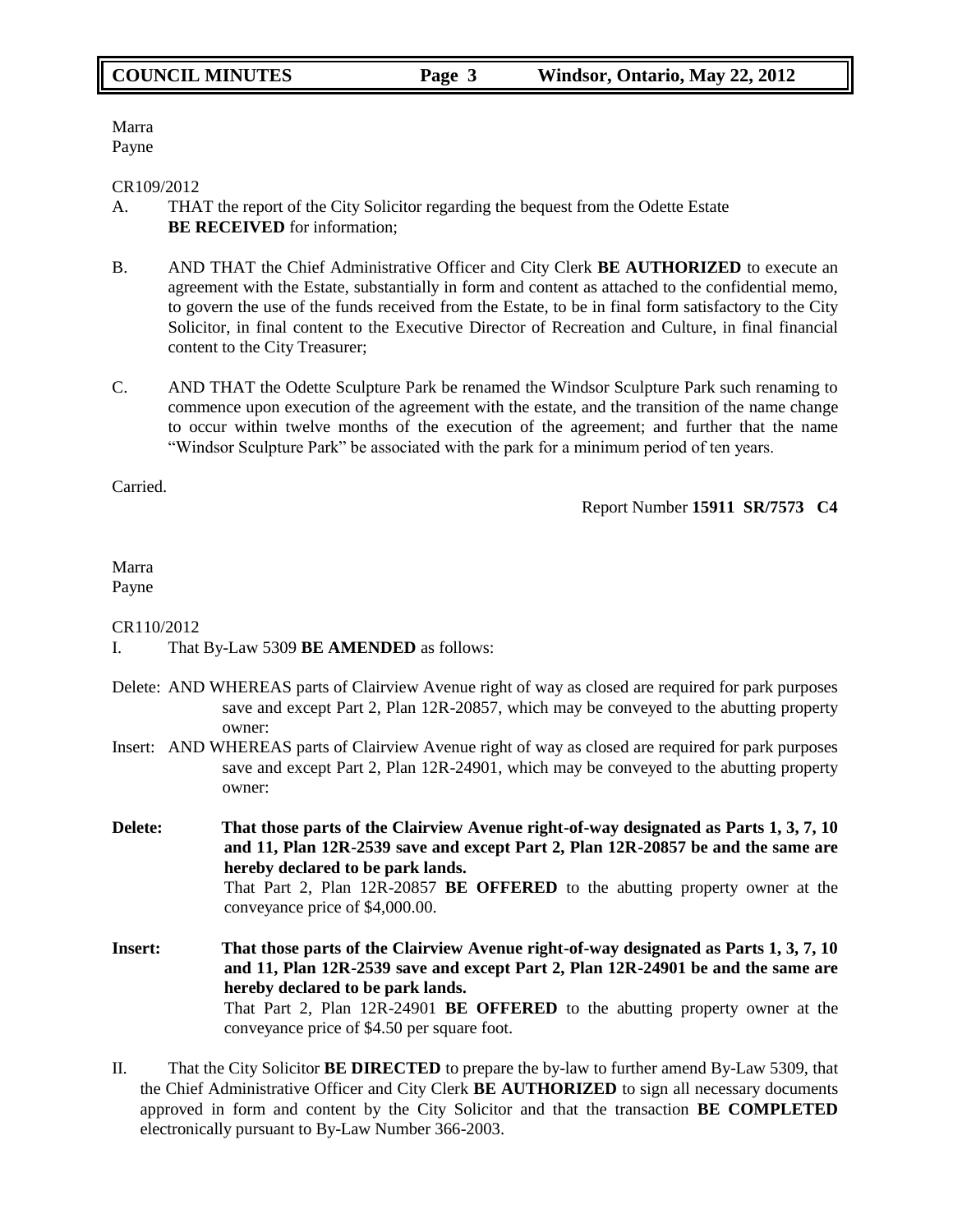Carried.

Report Number **15928 AB2012 C5**

Marra Payne

### CR111/2012

I. THAT the following low tender **BE ACCEPTED:**

| <b>Tenderer:</b>             | <b>DiPonti Paving Ltd.</b>                                                                |  |  |
|------------------------------|-------------------------------------------------------------------------------------------|--|--|
| Work:                        | Utility Cut Restoration – Asphalt Repairs<br>Tender No. $07-12$                           |  |  |
| <b>Total Tendered Price:</b> | \$410,335.00 (excluding HST)                                                              |  |  |
| <b>Account Charged:</b>      | 001 2980 989P 03556 0162601<br>001 2980 101P 93400 0162031<br>001 2980 550P 93400 0172303 |  |  |

**AND THAT** the Chief Administrative Officer and City Clerk **BE AUTHORIZED** to sign a contract satisfactory in form to the City Solicitor, technical content to the City Engineer, and financial content to the City Treasurer, with DiPonti Paving Ltd. for Tender No. 07-12.

II. **THAT APPROVAL BE GIVEN** to undertake an expenditure of \$417,556.90 (including nonrecoverable HST) for the Restoration of Utility Cuts and Asphalt Repairs, as a charge to the Current Operating Budget.

Carried.

Report Number **15910 SW/11465 C6**

Jones Sleiman

### CR112/2012

That the CAO **BE DIRECTED** to enter into contract with American Sail Training Association to facilitate the Tall Ships that will be present at The Southwest Shores Tall Ships Festival, satisfactory in form to the City Solicitor, in content to the Executive Director of Recreation and Culture, and financial content to the City Treasurer; and; further

That upon signing the contract, the Executive Director and the Manager of Cultural Affairs

**BE DIRECTED** to invite individual Tall Ships to our festival and sign their individual ship contracts, also to be satisfactory in form to the City Solicitor, in content to the Executive Director of Recreation and Culture, and financial content to the City Treasurer.

Carried.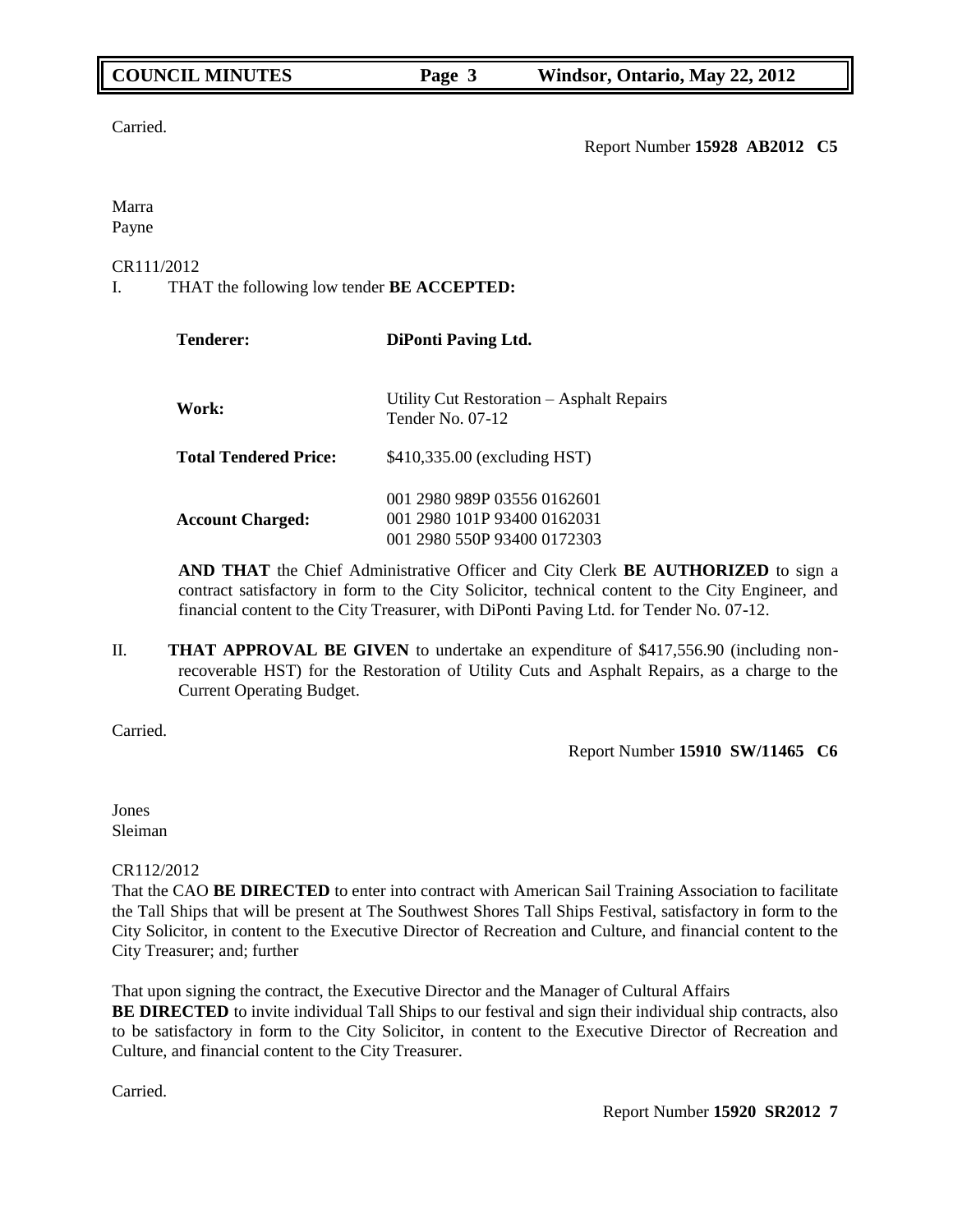Marra Payne

#### CR113/2012

THAT the Chief Administrative Officer and City Clerk **BE AUTHORIZED** to sign a banking services contract and other service related agreements between the Bank of Nova Scotia (Scotiabank) and the Corporation of the City of Windsor, for a five-year period beginning January 1, 2013 and ending December 31, 2017, with a five-year renewal option, subject to review as to form by the City Solicitor, and to technical and financial content by the CFO/City Treasurer; and further

THAT the Chief Administrative Officer and City Clerk **BE AUTHORIZED** to sign a contract and other related service agreements between Chase Paymentech and the Corporation of the City of Windsor, for a five-year period beginning January 1, 2013 and ending December 31, 2017, with a five-year renewal option, subject to review as to form by the City Solicitor, and to technical and financial content by the CFO/City Treasurer; and further

THAT City Council **REAFFIRM** the Mayor and the City Treasurer as signing authorities for all City of Windsor bank accounts except for those accounts outlined in Appendix A; and further

THAT City Council **REAFFIRM** that Administration continue the practice of obtaining City Council approval to establish new bank accounts where the signing authorities are other than that of the Mayor and the City Treasurer; and further

THAT City Council **REAFFIRM** the CAO to approve Administrative requests associated with establishing new bank accounts where the signing authorities will be the Mayor and the City Treasurer; and further

THAT the CAO or designate (as determined by the CAO) **BE REAFFIRMED** to execute the necessary service agreements associated with the operation of existing City bank accounts, satisfactory in form to the City Solicitor and in financial content to the City Treasurer; and further

THAT City Council **REAFFIRM** the indemnification of all employees of the City of Windsor, that are required to sign any bank related documentation in their capacity, from personal liability. This indemnification by the City to the employee would be in respect of their exercise of their power so long as the employee was acting on behalf of the City in good faith and in the best interest of the City as could be reasonably discerned at the time; and further

THAT City Council **REAFFIRM** all outgoing payments on behalf of the City of Windsor, made payable in the amount of \$250,000 or more, bear the mechanical facsimile signature of the Mayor and the handwritten signature of the City Treasurer or one of the Deputy Treasurers; and further

THAT City Council **AUTHORIZE** Administration to conduct a request for an Expression of Interest with regards to the corporation"s banking services in 2017; and further

THAT City Council **AUTHORIZE** the present agreement with Scotiabank for Commercial Purchasing Card Services **BE EXTENDED** until December 31, 2013 and that administration **BE DIRECTED** to conduct an RFP for Commercial Purchasing Card Services prior to the end of 2013.

Carried.

Councillor Marra discloses an interest and abstains from voting on this matter.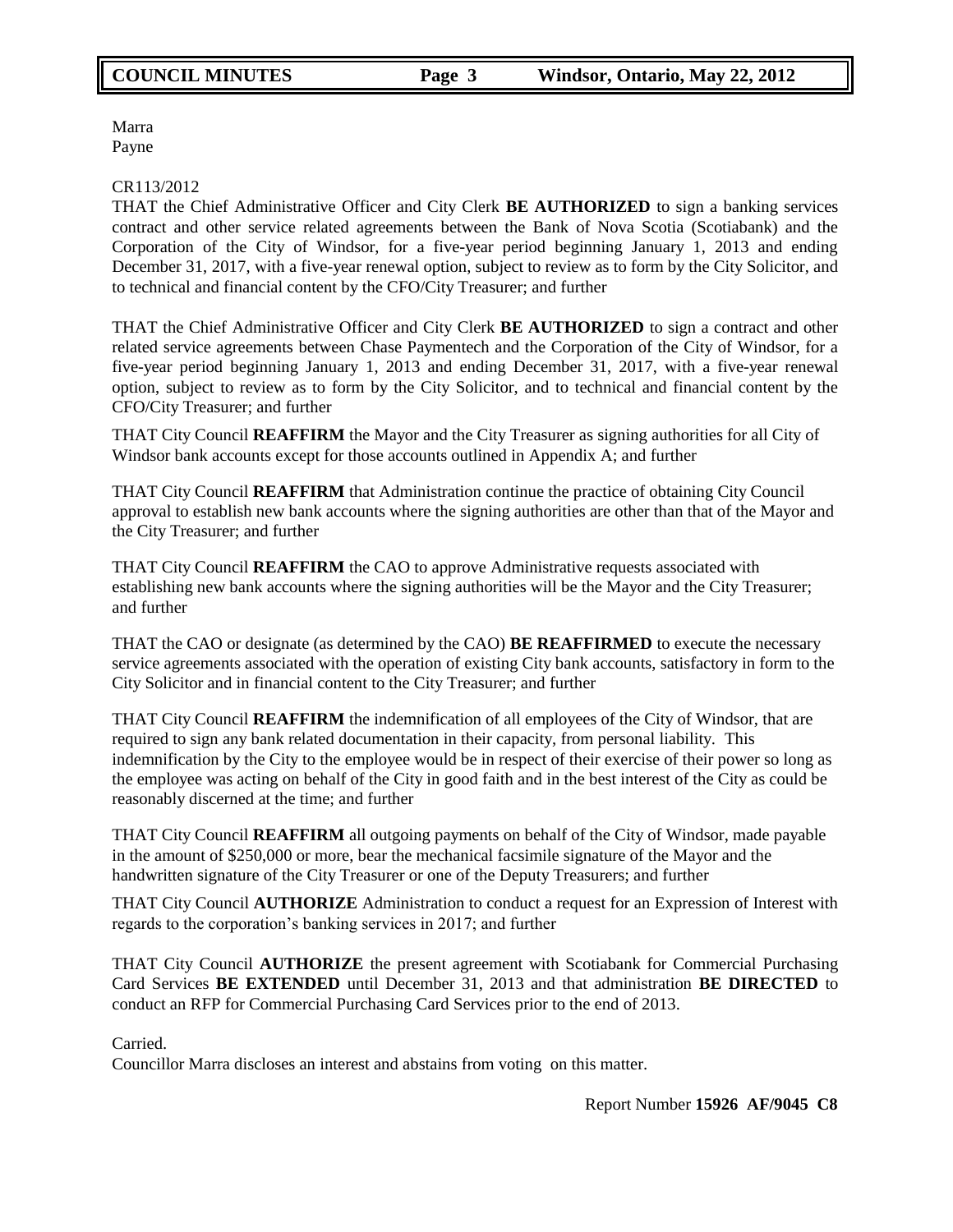# Marra

Payne

### CR114/2012

- I. That City Council **TABLE** this report at the May 22, 2012 meeting of Council, and that City Council **CONSIDER** this matter at the July 9, 2012 meeting of Council; and further
- II. That Bylaw \_\_\_\_\_\_ *attached* as Appendix "A" **BE ADOPTED** by Council to replace bylaw 400- 2004 at the time of consideration.

Carried.

Report Number **15918 AB2012 C9**

Appendices Bylaw

Marra Payne

## CR115/2012

That the City Solicitor **BE AUTHORIZED** to defend the above Statement of Claim (Gary Barbesin, et al. vs. The Corporation of the City of Windsor, et al., Court File No. CV-12-17767).

Carried.

Report Number **15914 C10**

Marra Payne

# CR116/2012

**THAT** Council **APPROVE** Bruno Ierullo, Executive Director Employment and Social Services as the Administrator, subject to the approval of the Director of Ontario Works, to oversee the administration of the Ontario Works Act and the provision of assistance in Windsor and Essex County.

Carried.

Report Number 15936 SS2012 C11

# **STANDING COMMITTEE RESOLUTIONS**

Moved by Councillor Marra, seconded by Councillor Payne,

**M251-2012** That **Report No. 97 of the Executive Committee** of its meeting held

April 30, 2012 regarding the Audit Committee minutes of its meeting held January 26, 2012 commencing at

8:15 a.m. **BE ADOPTED** as presented.

Carried.

MB2012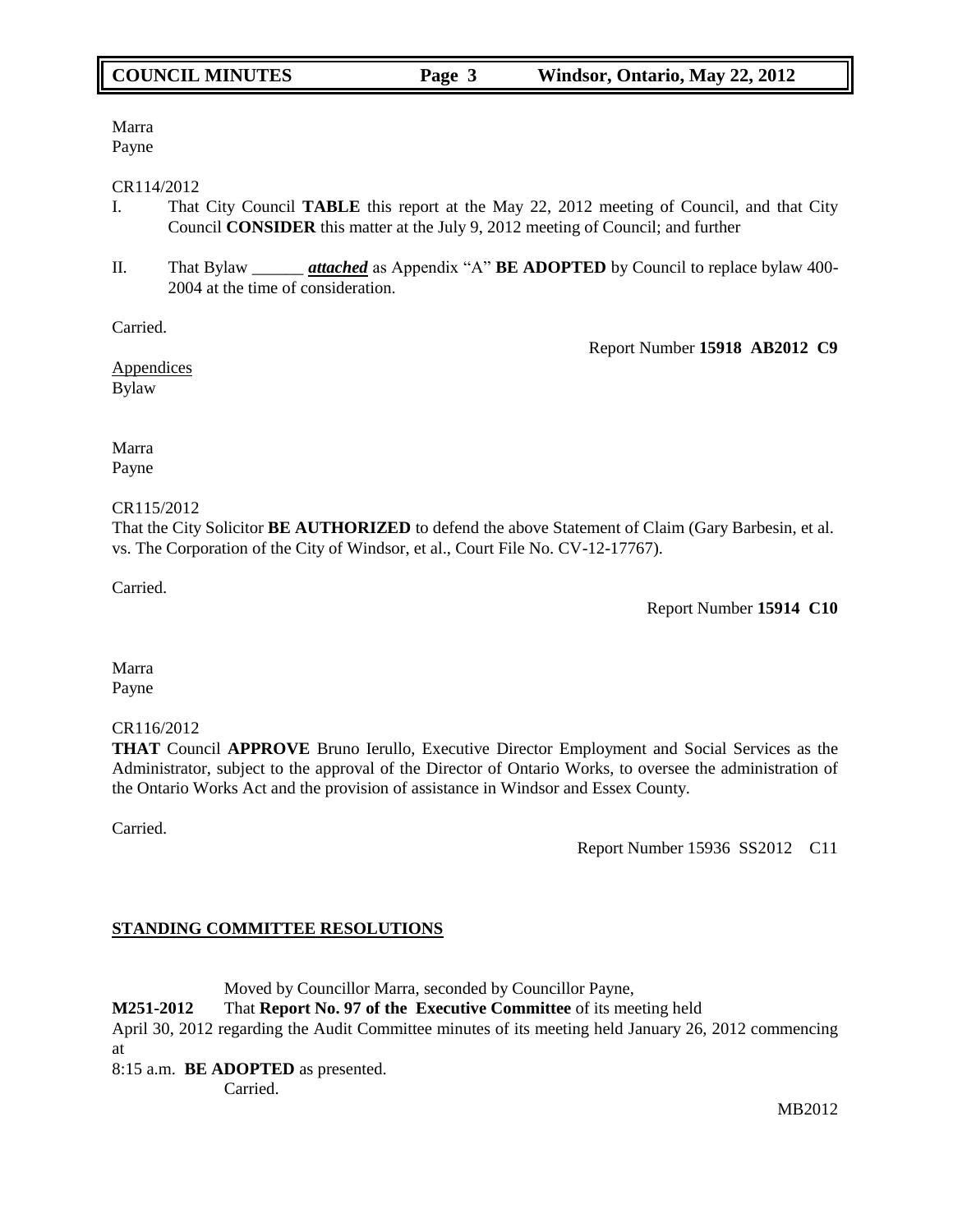| <b>COUNCIL MINUTES</b> | Page 3 | Windsor, Ontario, May 22, 2012 |
|------------------------|--------|--------------------------------|
|------------------------|--------|--------------------------------|

Moved by Councillor Marra, seconded by Councillor Payne,

**M252-2012** That **Report No. 98 of the Executive Committee** of its meeting held

April 30, 2012 regarding the Audit Committee minutes of its meeting held January 26, 2012 commencing at 4:30 p.m. **BE ADOPTED** as presented.

Carried.

MB2012

Moved by Councillor Gignac, seconded by Councillor Sleiman,

**M253-2012** That **Report No. 51 of the Environment and Transportation Standing Committee** of its meeting held April 25, 2012 regarding Candidate Natural Heritage Site No. 37 – Supplemental Information

BE DEFERRED to a future meeting of Council to allow Administration to provide additional information.

**Carried** 

Report Number 15737 ZO/6382

#### Moved by Councillor Marra, seconded by Councillor Payne,

**M254-2012** That **Report No. 59 of the Environment and Transportation Standing Committee** of its meeting held April 25, 2012 regarding Blue W Program **BE ADOPTED** as presented. Carried.

Report Number15847 MU2012

Moved by Councillor Marra, seconded by Councillor Payne,

**M255-2012** That **Report No. 60 of the Environment and Transportation Standing Committee** of its meeting held April 25, 2012 regarding Settlement – Optimist Community Centre – Release of Claim for Mansard Siding Warranty **BE ADOPTED** as presented. Carried.

Report Number15823 SR2012

Moved by Councillor Marra, seconded by Councillor Payne,

**M256-2012** That **Report No. 61 of the Environment and Transportation Standing Committee** of its meeting held April 25, 2012 regarding Report No. 63 of Windsor-Essex County Environment Committee (Great Lakes Basin Ecosystem) **BE ADOPTED** as presented. Carried.

EW/9643

Moved by Councillor Marra, seconded by Councillor Payne,

**M257-2012** That **Report No. 62 of the Environment and Transportation Standing Committee** of its meeting held April 25, 2012 regarding Report No. 64 of Windsor-Essex County Environment Committee (Erie Coastal Stewardship Trail Concept Summary) **BE ADOPTED** as presented. Carried.

EI2012

Moved by Councillor Marra, seconded by Councillor Payne,

**M258-2012** That **Report No. 63of the Environment and Transportation Standing Committee** of its meeting held April 25, 2012 regarding minutes of the Windsor-Essex County Environment Committee of its meeting held February 2, 2012 **BE ADOPTED** as presented.

Carried.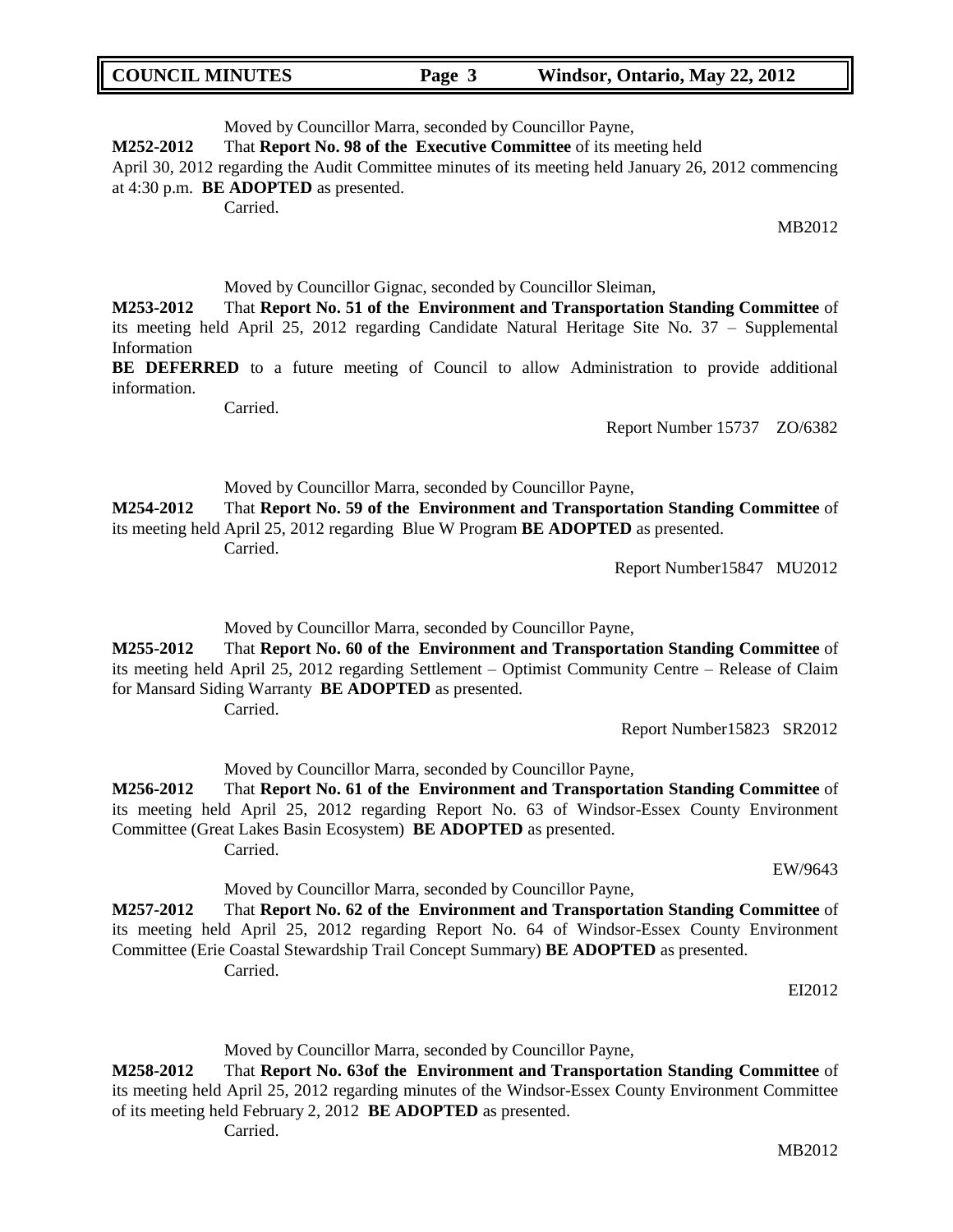| <b>COUNCIL MINUTES</b> | Page 3 | Windsor, Ontario, May 22, 2012 |
|------------------------|--------|--------------------------------|
|                        |        |                                |

Moved by Councillor Marra, seconded by Councillor Payne,

**M259-2012** That **Report No. 64 of the Environment and Transportation Standing Committee** of its meeting held April 25, 2012 regarding minutes of the Windsor-Essex County Environment Committee of its meeting held March 1, 2012 **BE ADOPTED** as presented.

Carried.

MB2012

Moved by Councillor Marra, seconded by Councillor Payne,

**M260-2012** That **Report No. 65 of the Environment and Transportation Standing Committee** of its meeting held April 25, 2012 regarding minutes of the Essex-Windsor Solid Waste Authority meeting held December 6, 2011 **BE ADOPTED** as presented.

Carried.

MB2012

Moved by Councillor Marra, seconded by Councillor Payne,

**M261-2012** That **Report No. 66 of the Environment and Transportation Standing Committee** of its meeting held April 25, 2012 regarding minutes of the Essex-Windsor Solid Waste Authority meeting held February 7, 2012 **BE ADOPTED** as presented.

Carried.

MB2012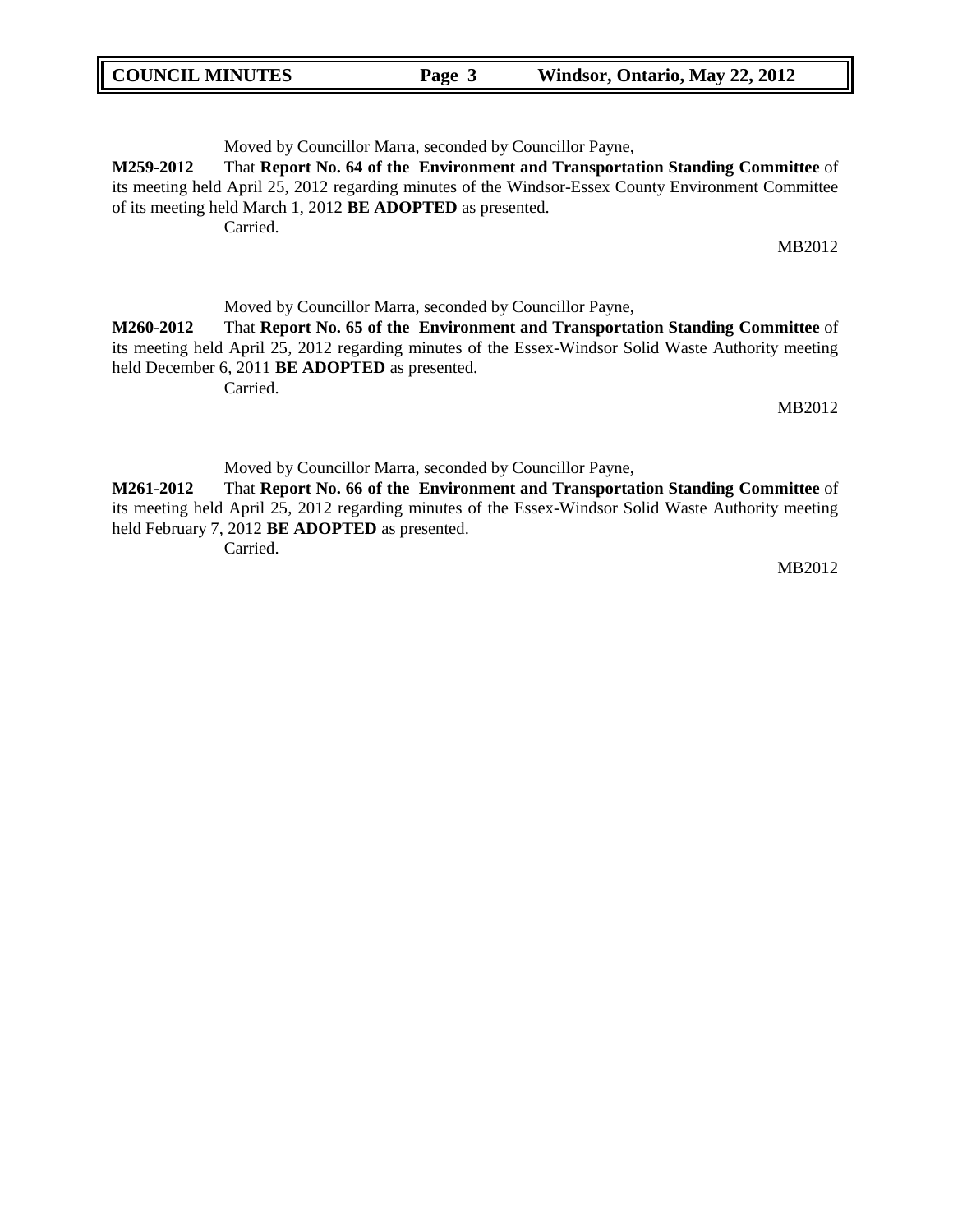Page 3 Windsor, Ontario, May 22, 2012

Adopted by Council at its meeting held May 22, 2012 [M244-2012] **SV/bm Windsor, Ontario, May 22, 2012**

# **REPORT OF THE STRIKING COMMITTEE of its meeting held** May 8, 2012 **REVISED**

| <b>PRESENT:</b> | Mayor E. Francis          |  |
|-----------------|---------------------------|--|
|                 | Councillor J. Gignac      |  |
|                 | Councillor R. Jones       |  |
|                 | Councillor B. Marra       |  |
|                 | Councillor F. Valentinis  |  |
|                 | Councillor P. Hatfield    |  |
|                 | Councillor E. Sleiman     |  |
|                 | Councillor A. Halberstadt |  |
|                 | Councillor D. Dilkens     |  |
|                 |                           |  |
| <b>ABSENT:</b>  | Councillor A. Maghnieh    |  |
|                 | Councillor H. Payne       |  |

### **Declarations of Pecuniary Interest:**

None declared.

Your Committee submits the following recommendations:

1. That the following persons **BE APPOINTED** to the *Windsor Accessibility Advisory Committee* for the term expiring November 30, 2014:

- John Azlen
- Jason Beaudin
- Peter Best
- Tanya Emmett
- Sandra Friesen
- Kathy Iacovone
- Wayne Menguzzi  $\bullet$
- Anne Mullen (resource only)  $\bullet$

and further, that the following persons **BE APPOINTED** to the *Windsor Accessibility Advisory Committee, as alternates,* in the event a member is unable to attend, on a rotational basis similar to the Acting Mayor schedule for the term expiring November 20, 2014:

- Meghan Johnson-Etene **or** Jennifer Michaels
- Brigitte Lefort
- Mehnaz Rafat
- Christine (Chris) Trudell-Conklin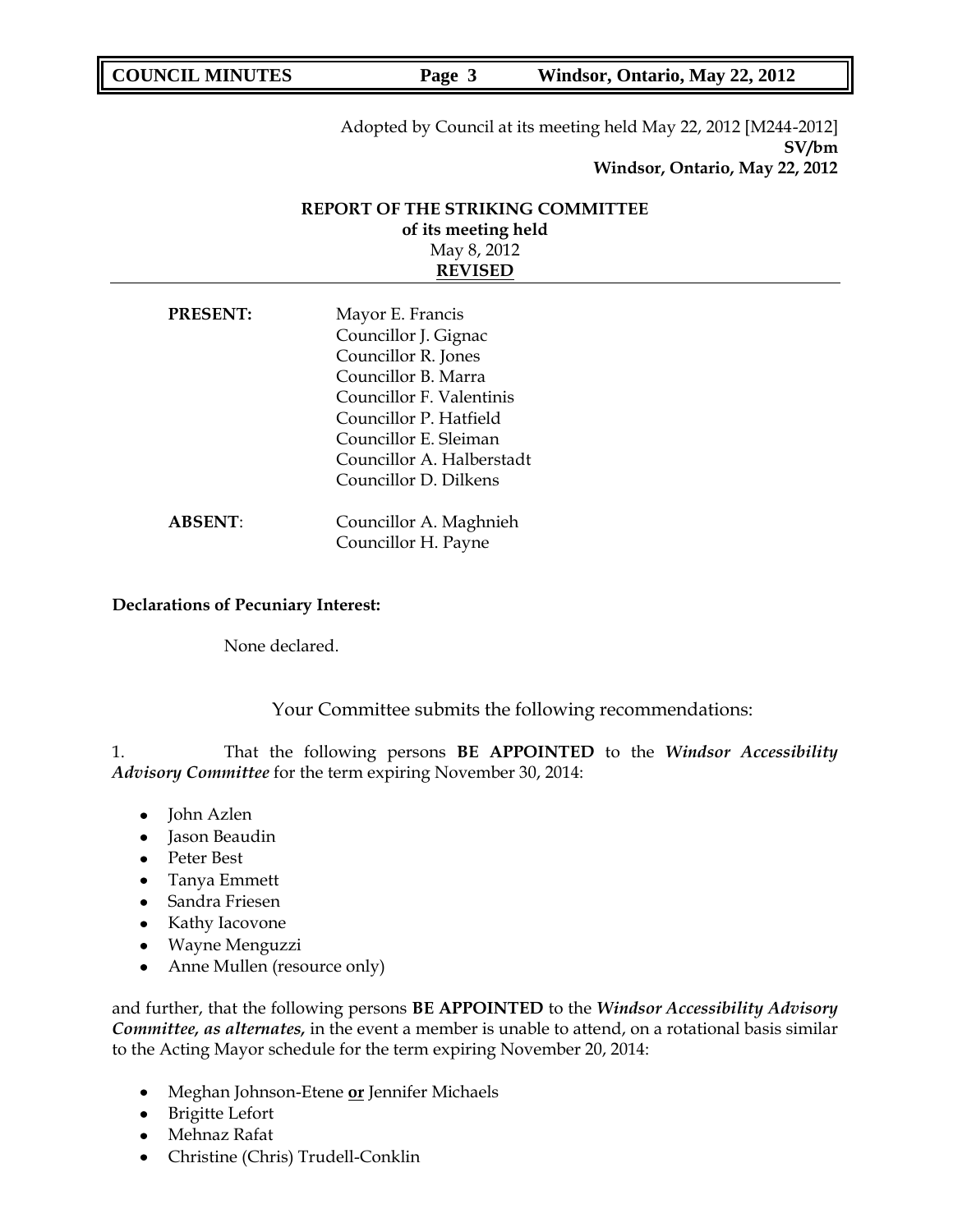| <b>COUNCIL MINUTES</b> | Page 3 | Windsor, Ontario, May 22, 2012 |
|------------------------|--------|--------------------------------|
|                        |        |                                |

(2) That consideration of appointments to the *Diversity Committee* **BE DEFERRED** to allow the Diversity and Accessibility Officer to reach out to former members of the Committee to gauge interest in joining the Committee.

(3) That the following persons **BE APPOINTED** to the *Windsor Bicycling Committee* for the term expiring November 30, 2014:

- Walter Manney
- Corry Moore
- Nicole Noel

(4) That the *Small Business Advisory Panel* **BE DISSOLVED**.

(5) That the following Councillors **BE APPOINTED** to the Boards and Committees indicated for the term expiring November 30, 2014 to replace Councillor Maghnieh, and further that Councillor Maghnieh **BE REMOVED** from the *Executive Standing Committee* and the *Striking Committee*:

| <b>Name of Committee</b>                        | Councillor     |
|-------------------------------------------------|----------------|
| <b>Windsor Accessibility Advisory Committee</b> | E. Sleiman     |
| <b>Essex Region Conservation Authority</b>      | R. Jones       |
| Essex Windsor Solid Waste Authority             | B. Marra       |
| Huron Lodge Committee of Management             | H. Payne       |
| <b>International Relations Committee</b>        | No replacement |
| Town & Gown Committee                           | D. Dilkens     |
| <b>Transit Windsor Board of Directors</b>       | D. Dilkens     |
| Windsor Essex County Health Unit Board          | E. Sleiman     |
| Windsor Heritage Committee                      | F. Valentinis  |
| <b>Windsor Licensing Commission</b>             | P. Hatfield    |
| <b>Planning Standing Committee</b>              | A. Halberstadt |
| <b>Public Safety Standing Committee</b>         | No replacement |
| Social Development Standing Committee           | No replacement |

**CHAIR**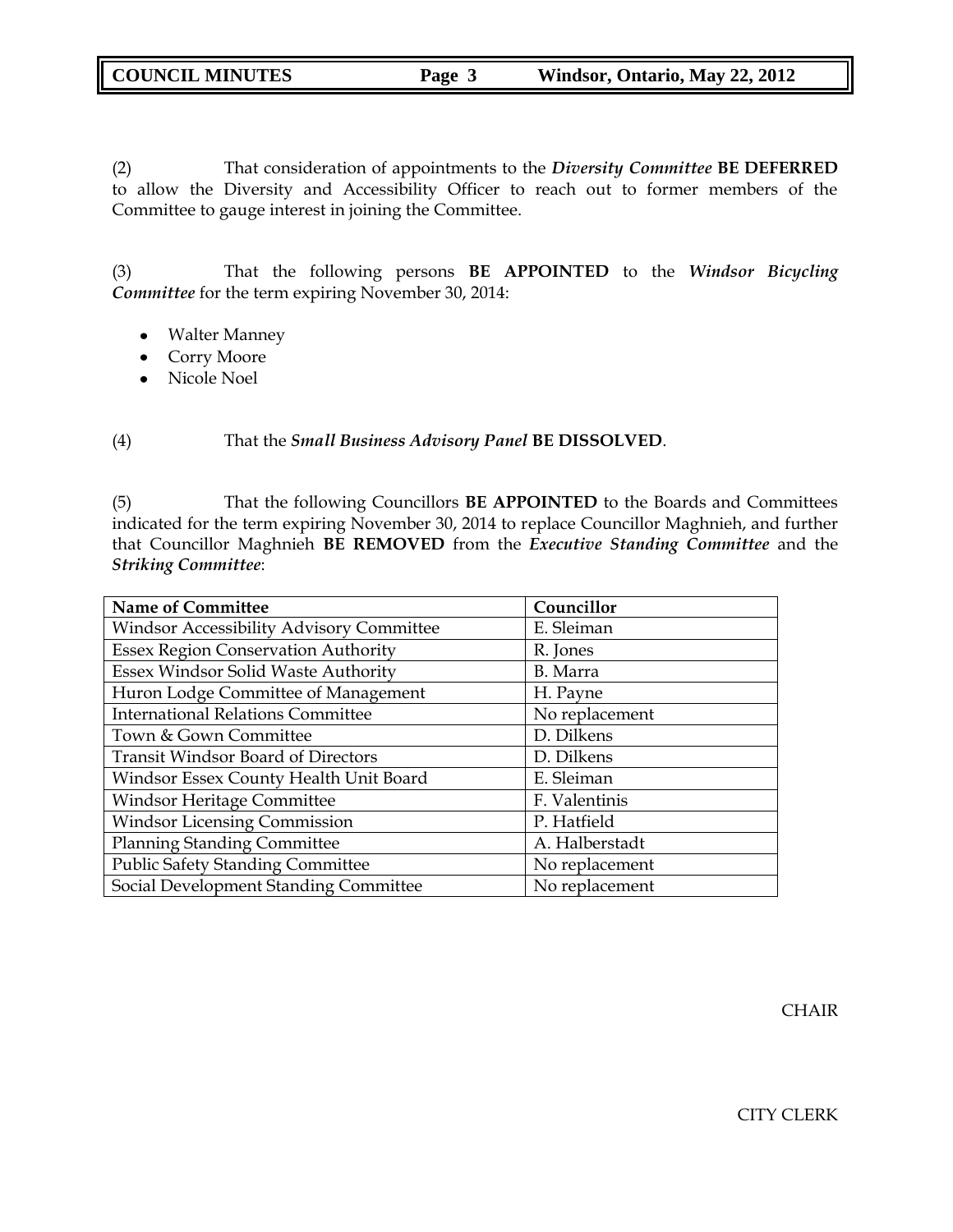Page 3 Windsor, Ontario, May 22, 2012

Adopted by Council at its meeting held May 22, 2012 [M245-2012] **GC/bm Windsor, Ontario, May 22, 2012**

# **REPORT OF THE STRIKING COMMITTEE of its meeting held** May 22, 2012

| <b>PRESENT:</b> | Mayor E. Francis<br>Councillor J. Gignac<br>Councillor R. Jones<br>Councillor B. Marra<br>Councillor F. Valentinis<br>Councillor P. Hatfield<br>Councillor E. Sleiman |
|-----------------|-----------------------------------------------------------------------------------------------------------------------------------------------------------------------|
|                 | Councillor A. Halberstadt<br>Councillor H. Payne                                                                                                                      |
| ABSENT:         | Councillor D. Dilkens                                                                                                                                                 |

### **Declarations of Pecuniary Interest:**

None declared.

Your Committee submits the following recommendations:

2. That the resignation of Denny Timm on the *Windsor Public Library Board* **BE ACCEPTED**.

(6) That the following persons **BE APPOINTED** to fill the vacancies on the *Windsor Public Library Board* for the term ending November 30, 2014, or until their successors are appointed:

- Dr. Peter Frise  $\bullet$
- $\bullet$ Howard Pawley

(7) That the resignation of Robert Hayes on the *Committee of Adjustment* **BE ACCEPTED**, and further the Clerk **BE REQUESTED** to place an Ad in the newspaper inviting applications from interested citizens to fill this vacancy.

(8) That the resignations of Colonel Denis Meloche and Kerry Ippolito **BE ACCEPTED** on the *Seniors Advisory Committee*, and that no further appointments be made to the Committee at this time.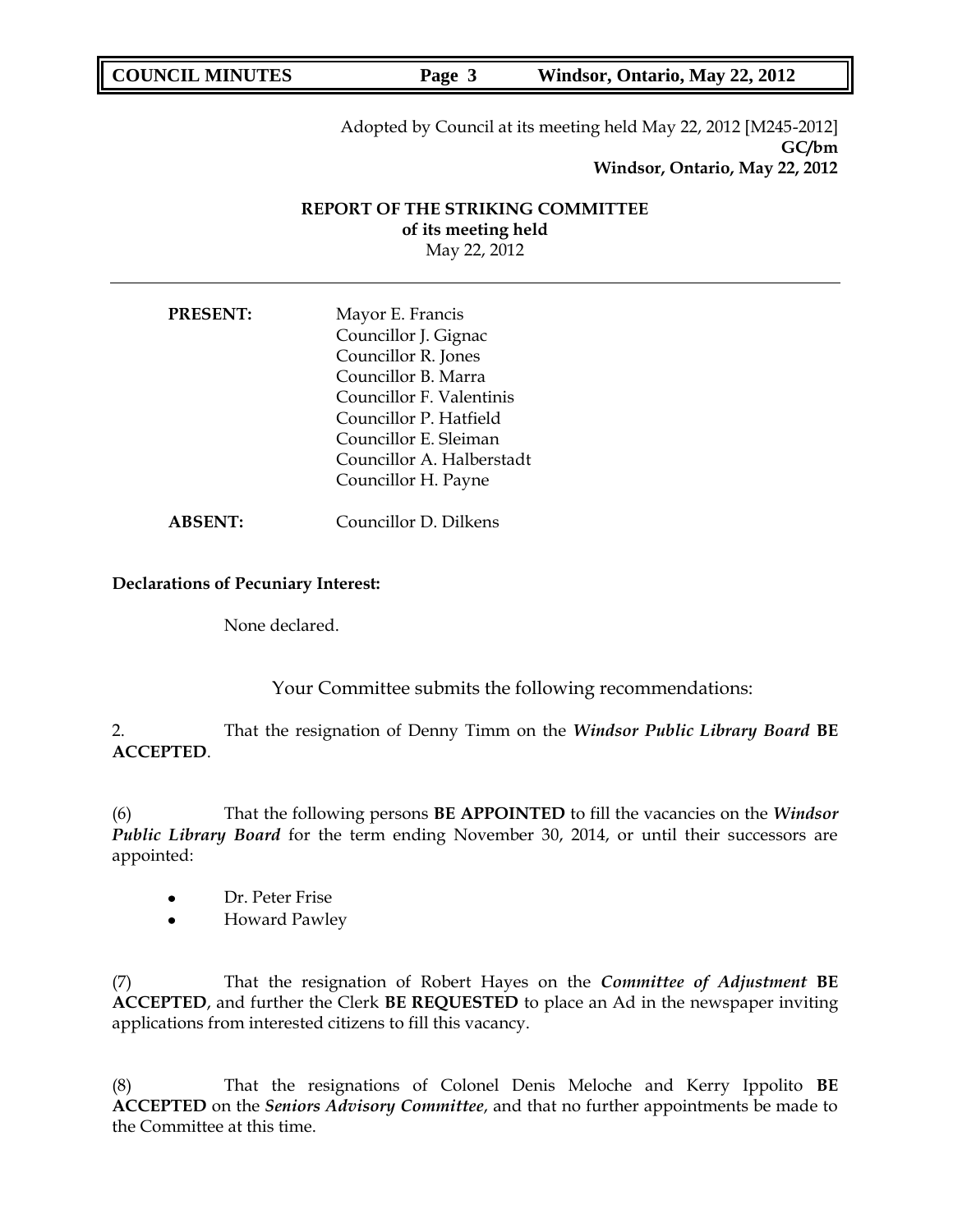| <b>COUNCIL MINUTES</b> | Page 3 | Windsor, Ontario, May 22, 2012 |
|------------------------|--------|--------------------------------|
|                        |        |                                |

(9) That the resignation of Councillor Gignac on the *Windsor Essex County Health Unit Board of Directors* **BE ACCEPTED**, and further that Councillor Hatfield **BE APPOINTED** to the Board to replace Councillor Gignac for the term ending November 30, 2012.

(10) That Councillor Hatfield **BE NOMINATED** to the 2012 – 2014 AMO Board of Directors

CHAIR

CITY CLERK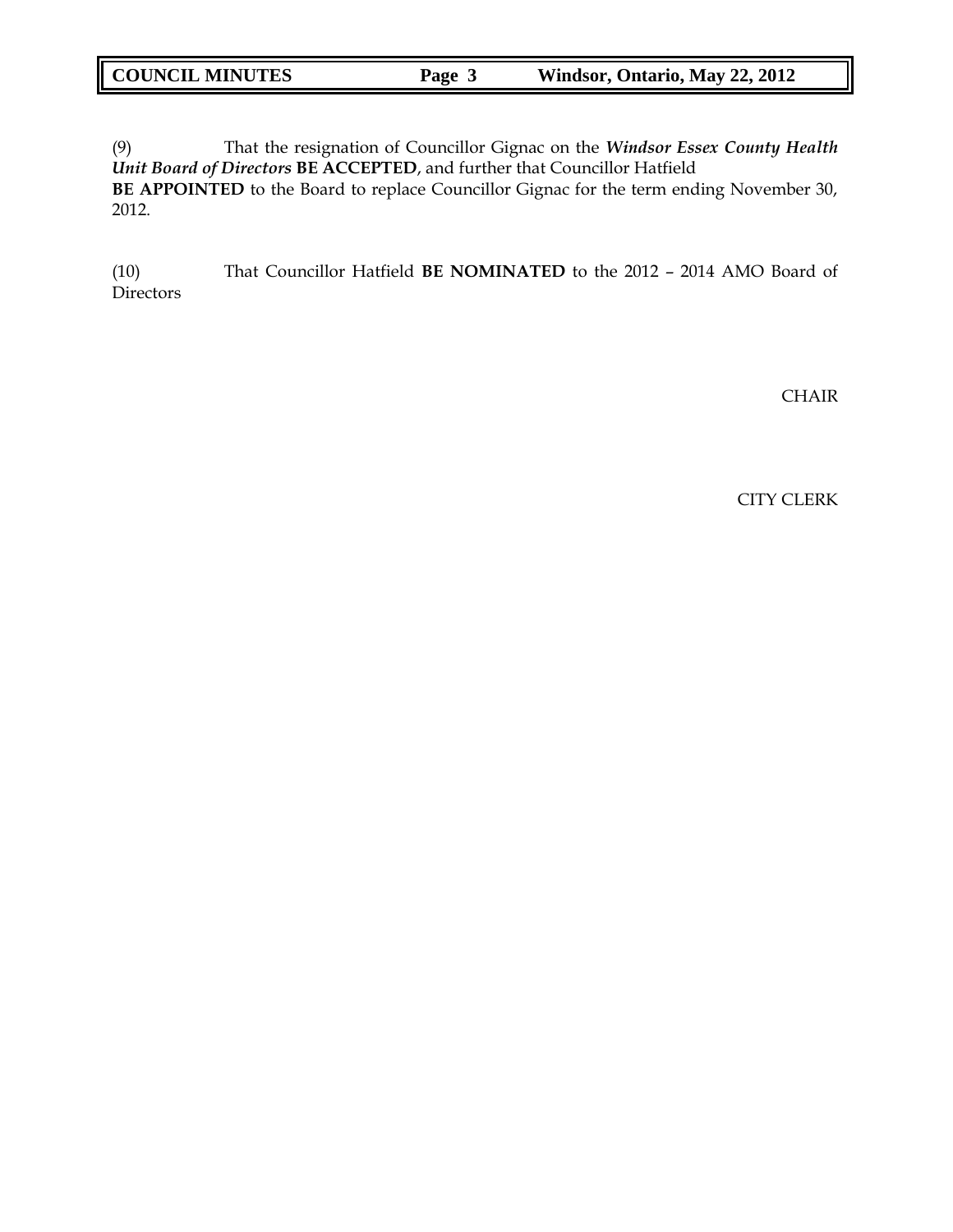**COUNCIL MINUTES Page 3 Windsor, Ontario, May 22, 2012** 

Adopted by Council at its meeting held May 22, 2012 [M250-2012] GC/bm

# **SPECIAL MEETING OF COUNCIL – IN CAMERA May 22, 2012**

**Meeting called to order at: 4:30 p.m.**

# **Members in Attendance:**

Mayor E. Francis Councillor R. Jones Councillor A. Halberstadt Councillor F. Valentinis Councillor B. Marra Councillor P. Hatfield Councillor J. Gignac Councillor A. Maghnieh Councillor H. Payne Councillor E. Sleiman

# **Members Absent:**

Councillor D. Dilkens

# **Also in attendance:**

H. Reidel, Chief Administrative Officer

R. Warsh, Community Development and Health Commissioner and Corporate Leader Social Development, Health, Recreation and Culture

- M. Sonego, City Engineer and Corporate Leader Environmental Protection and Transportation
- G. Wilkki, City Solicitor and Corporate Leader Economic Development and Public Safety
- G. Cian, Deputy Clerk for V. Critchley, City Clerk/Licence Commissioner
- J. Guthrie for O. Colucci, Chief Financial Officer/City Treasurer and Corporate Leader Finance and Technology

# **Verbal Motion is presented by Councillor Sleiman, seconded by Councillor Jones,**

**to move in Camera for discussion of the following item(s):**

| Item No. | <b>Subject</b>                      | Section – Pursuant to<br>Act,<br><b>Municipal</b><br>2001,<br>as amended |
|----------|-------------------------------------|--------------------------------------------------------------------------|
| ı.       | Legal matter – update on litigation | 239(2)(e)                                                                |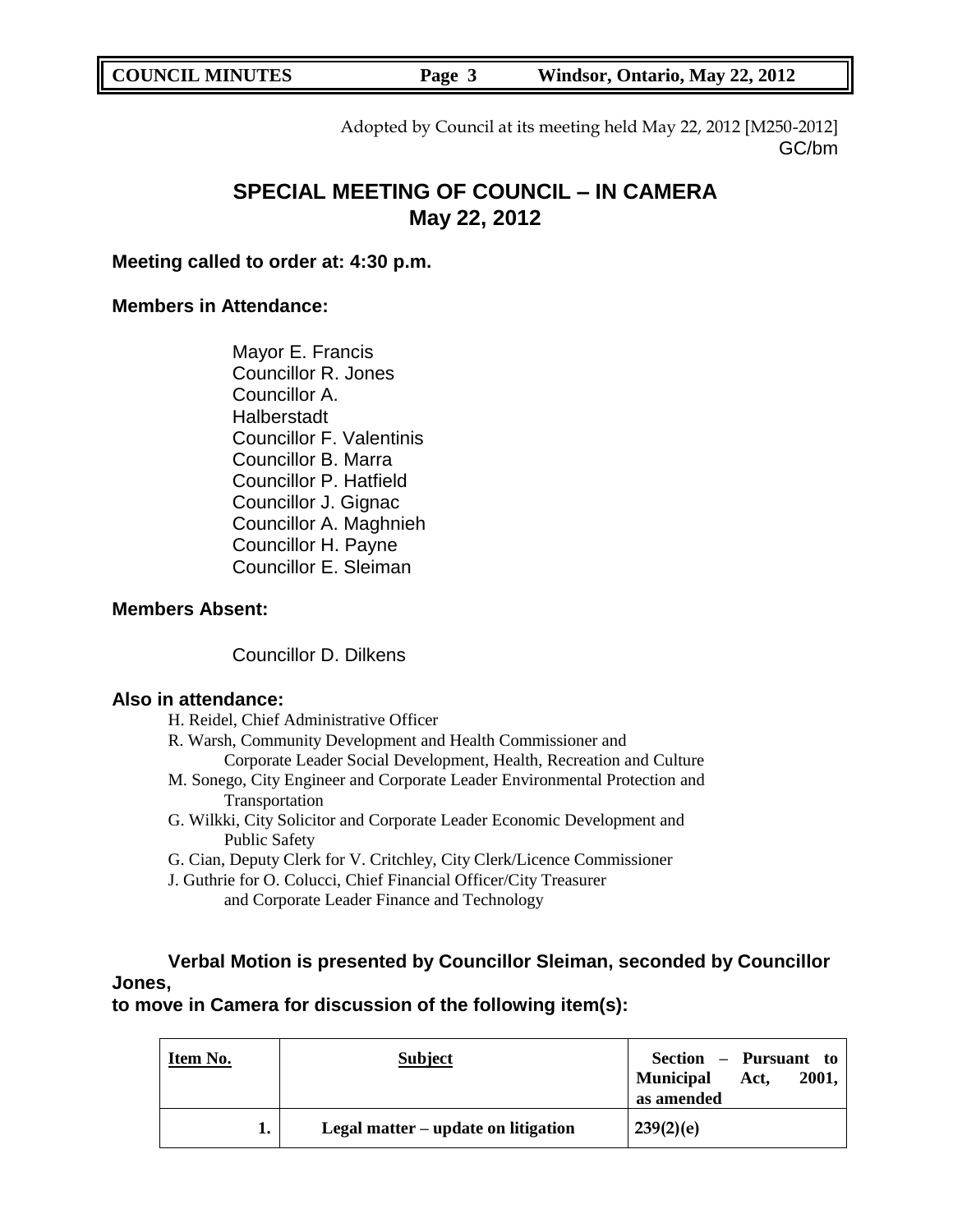# **Motion Carried. Declarations of Pecuniary Interest:**

Councillor Hatfield discloses an interest and abstains from voting on Item No. 1 because of his former association with bingos for elementary and high schools.

# **Discussion on the items of business.**

# **Verbal Motion is presented by Councillor Valentinis, seconded by Councillor Jones, to move back into public session. Motion Carried.**

# **Moved by Councillor Marra, seconded by Councillor Valentinis, THAT the Clerk BE DIRECTED to transmit the recommendation(s) contained in the report(s) discussed at the In-Camera Council Meeting held May 22, 2012 directly to Council for consideration at the next Regular Meeting.**

1. That the recommendation contained in the in-camera report from the City Clerk/Licence Commissioner and Corporate Leader Public Engagement and Human Services and City Solicitor and Corporate Leader Economic Development and Public Safety respecting a legal matter – litigation update **BE APPROVED**.

**Motion Carried.**

**Moved by Councillor Marra, seconded by Councillor Jones, That the special meeting of council held May 22, 2012 BE ADJOURNED. (Time: 4:31 p.m.) Motion Carried.**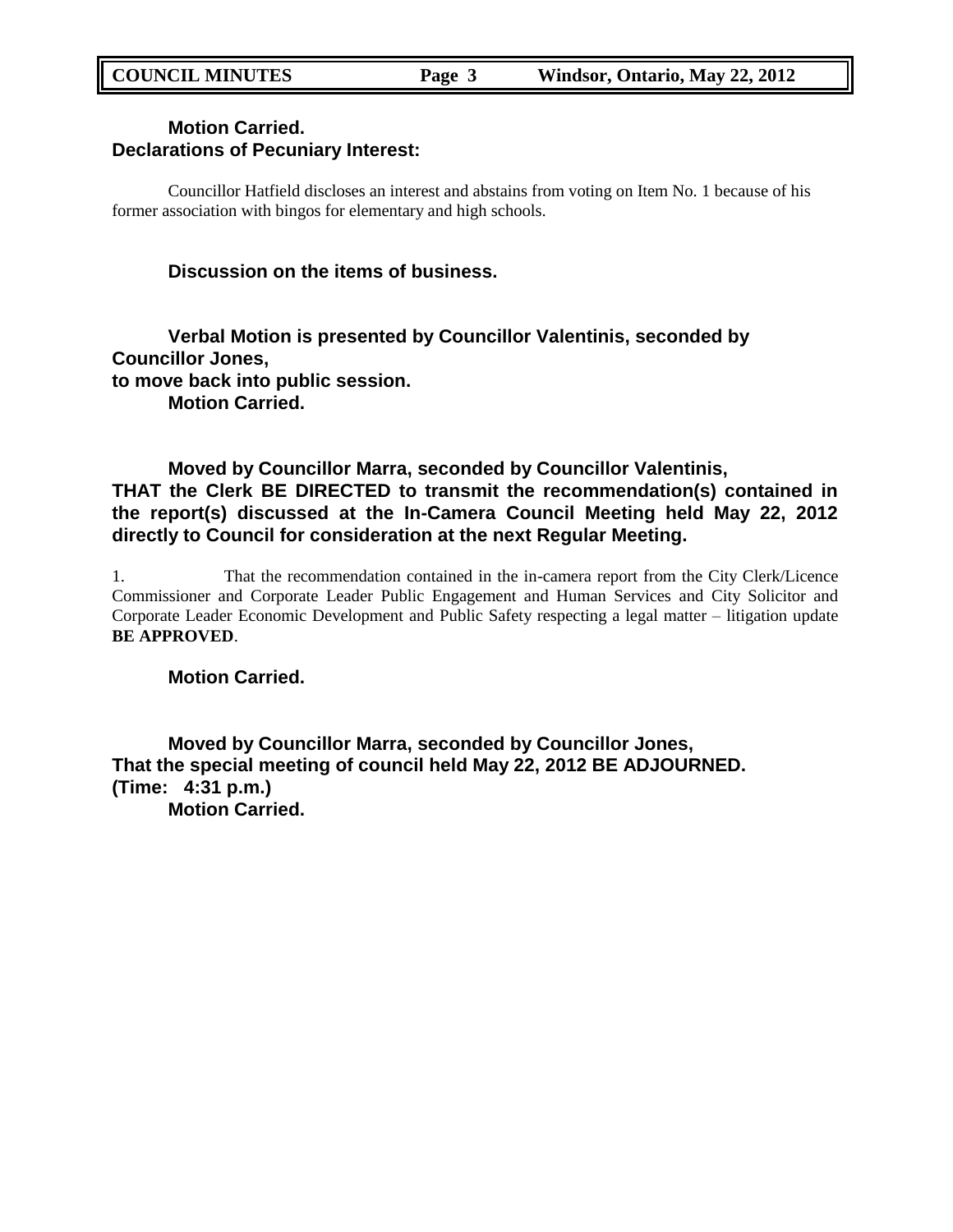Page 3 Windsor, Ontario, May 22, 2012

# **Adopted by Council at its meeting held May 22, 2012 [M251-2012] /AA**

Windsor, Ontario May 22, 2012

# **REPORT NO. 97** of the **EXECUTIVE COMMITTEE** of its meeting held April 30, 2012

| <b>Members Present:</b> | <b>Mayor E. Francis</b>          |
|-------------------------|----------------------------------|
|                         | <b>Councillor D. Dilkens</b>     |
|                         | <b>Councillor J. Gignac</b>      |
|                         | <b>Councillor A. Halberstadt</b> |
|                         | <b>Councillor P. Hatfield</b>    |
|                         | <b>Councillor R. Jones</b>       |
|                         | <b>Councillor B. Marra</b>       |
|                         | <b>Councillor H. Payne</b>       |
|                         | <b>Councillor E. Sleiman</b>     |
|                         | <b>Councillor F. Valentinis</b>  |

**Regrets: Councillor A. Maghnieh**

The following recommendation of the Executive Committee **BE APPROVED** as follows:

Moved by Councillor Gignac, seconded by Councillor Jones, **THAT** the minutes of the Audit Committee meeting held January 26, 2012 (8:15) a.m.) **BE RECEIVED** for information. Carried.

Clerk"s Note: The Audit Committee meeting minutes of January 26, 2012 commencing at 8:15 a.m. are *attached* as information.

**CHAIRPERSON**

**\_\_\_\_\_\_\_\_\_\_\_\_\_\_\_\_\_\_\_\_\_\_\_\_\_\_\_\_\_\_\_\_\_**

\_\_\_\_\_\_\_\_\_\_\_\_\_\_\_\_\_\_\_\_\_\_\_\_\_\_\_\_\_\_\_\_\_\_

**CITY CLERK**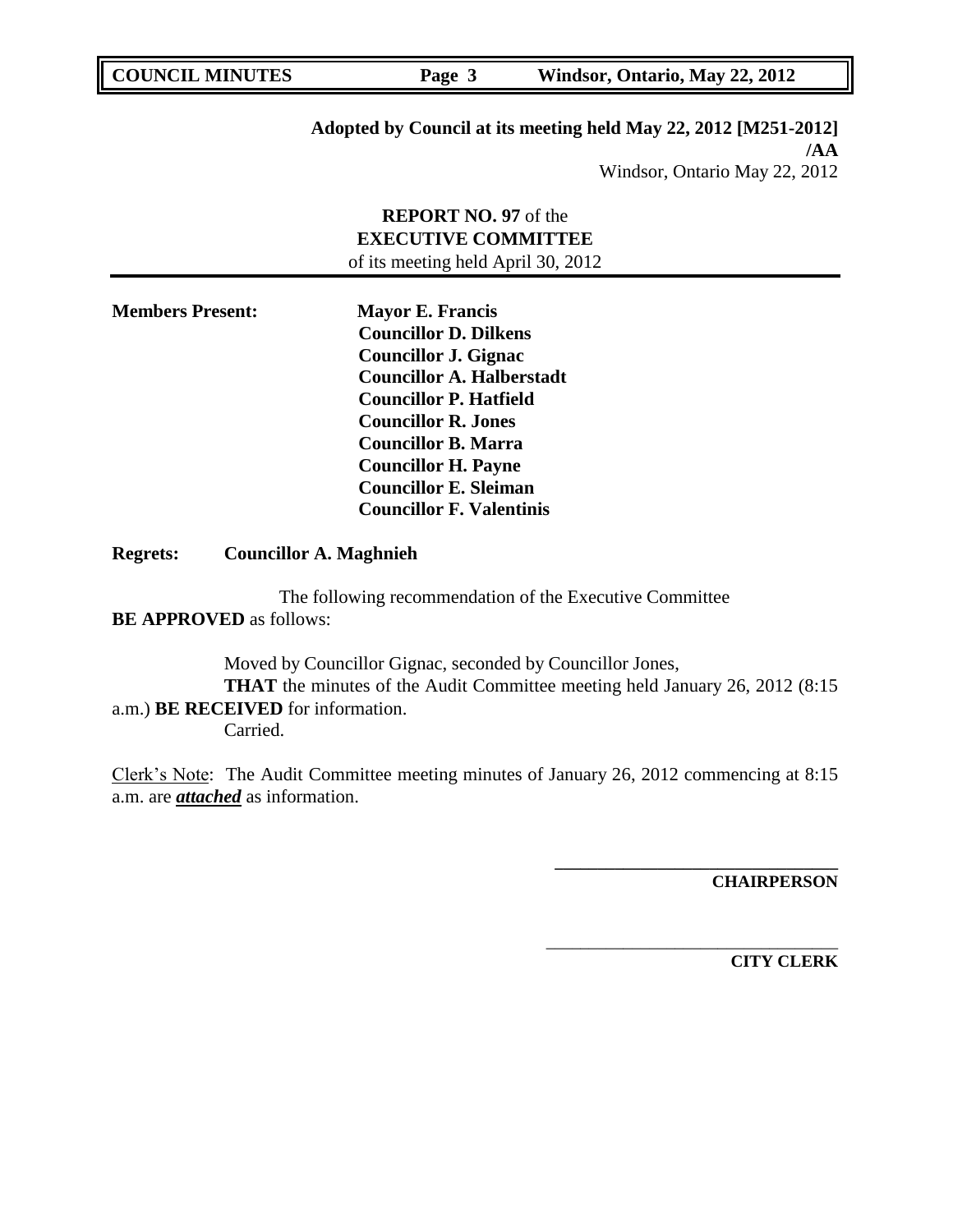**COUNCIL MINUTES Page 3 Windsor, Ontario, May 22, 2012** 

Adopted by Council at its meeting held May 22, 2012 [M252-2012] **/AA** Windsor, Ontario May 22, 2012

# **REPORT NO. 98** of the **EXECUTIVE COMMITTEE** of its meeting held April 30, 2012

**Members Present: Mayor E. Francis Councillor D. Dilkens Councillor J. Gignac Councillor A. Halberstadt Councillor P. Hatfield Councillor R. Jones Councillor B. Marra Councillor H. Payne Councillor E. Sleiman Councillor F. Valentinis**

**Regrets: Councillor A. Maghnieh**

The following recommendation of the Executive Committee **BE APPROVED** as follows:

Moved by Councillor Gignac, seconded by Councillor Jones, **THAT** the minutes of the Audit Committee meeting held January 26, 2012 (4:30) p.m.) **BE RECEIVED** for information. Carried.

Clerk"s Note: The Audit Committee meeting minutes of January 26, 2012 commencing at 4:30 p.m. are *attached* as information.

**CHAIRPERSON**

**\_\_\_\_\_\_\_\_\_\_\_\_\_\_\_\_\_\_\_\_\_\_\_\_\_\_\_\_\_\_\_\_\_**

\_\_\_\_\_\_\_\_\_\_\_\_\_\_\_\_\_\_\_\_\_\_\_\_\_\_\_\_\_\_\_\_\_\_

**CITY CLERK**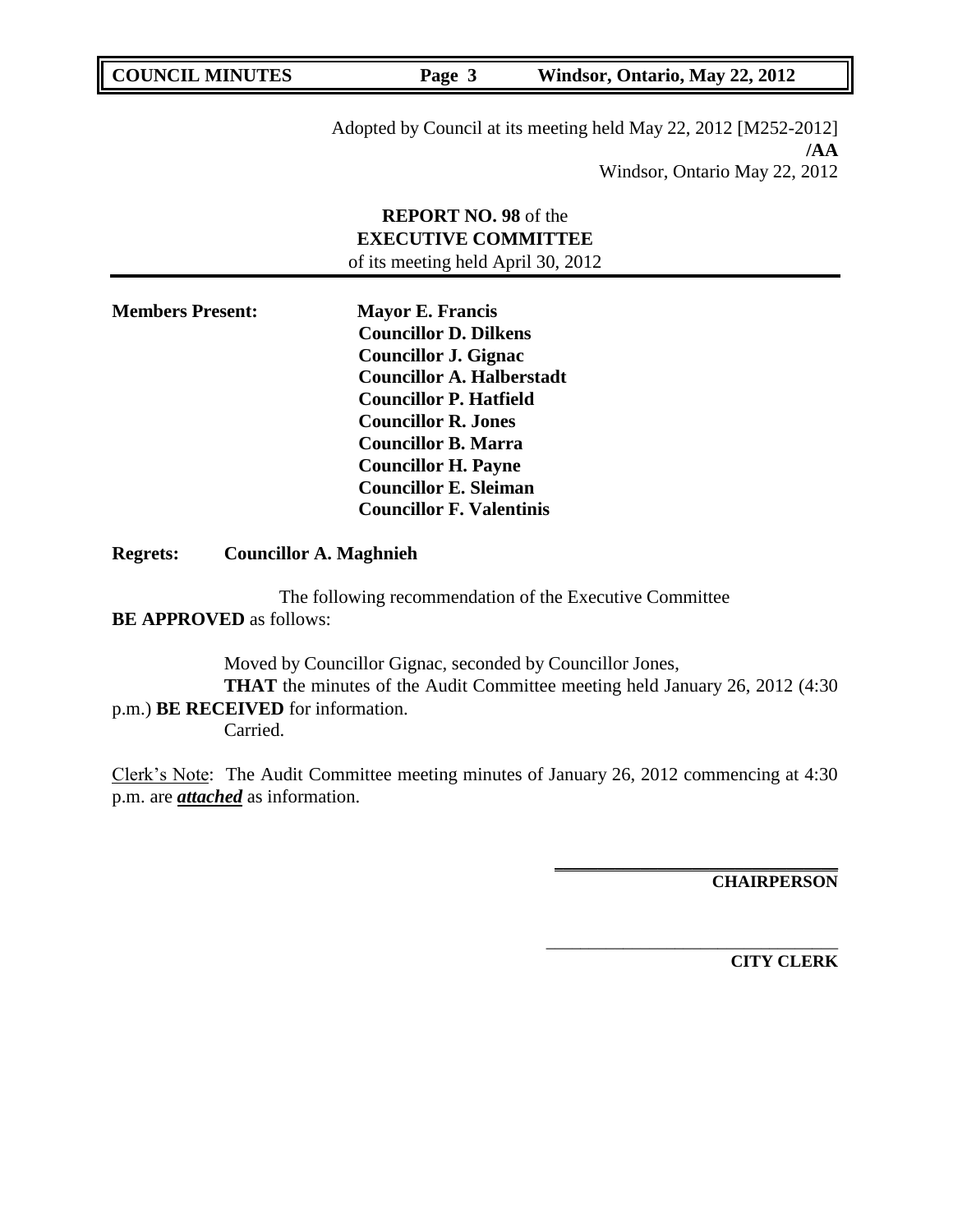**COUNCIL MINUTES Page 3 Windsor, Ontario, May 22, 2012** 

**BE DEFERRED** to a future meeting of Council to allow Administration to provide additional information as adopted by Council at its meeting held **May 22, 2012 [M253-2012] /AA** Windsor, Ontario May 22, 2012

# **REPORT NO. 51** of the **ENVIRONMENT & TRANSPORTATION STANDING COMMITTEE** of its meeting held April 25, 2012

**Present: Councillor Hatfield, Chair Councillor Sleiman Councillor Halberstadt Councillor Valentinis**

**Regrets: Councillor Payne**

That the following recommendations of the Environment and Transportation Standing Committee **BE APPROVED:** 

Moved by Councillor Valentinis, seconded by Councillor Sleiman

**THAT** the report of the City Planner dated February 3, 2012 entitled "Candidate" Natural Heritage Site No. 37 – Supplemental Information" **BE RECEIVED** for information; and further

**THAT** the City **PURSUE** further discussion with the Federal Government regarding the environmental benefits and cost savings associated with the preservation of the Ojibway Shores lands as natural heritage.

> Carried. Councillor Halberstadt voting nay.

*Clerk's Note:* The administrative report by the City Planner dated February 3, 2012 entitled "Candidate Natural Heritage Site No. 37 – Supplemental Information" is *attached* as background information.

LIVELINK #15737 ZO/6382

\_\_\_\_\_\_\_\_\_\_\_\_\_\_\_\_\_\_\_\_\_\_\_\_\_\_\_\_\_\_\_\_\_\_

\_\_\_\_\_\_\_\_\_\_\_\_\_\_\_\_\_\_\_\_\_\_\_\_\_\_\_\_\_\_\_\_\_\_

**CHAIRPERSON**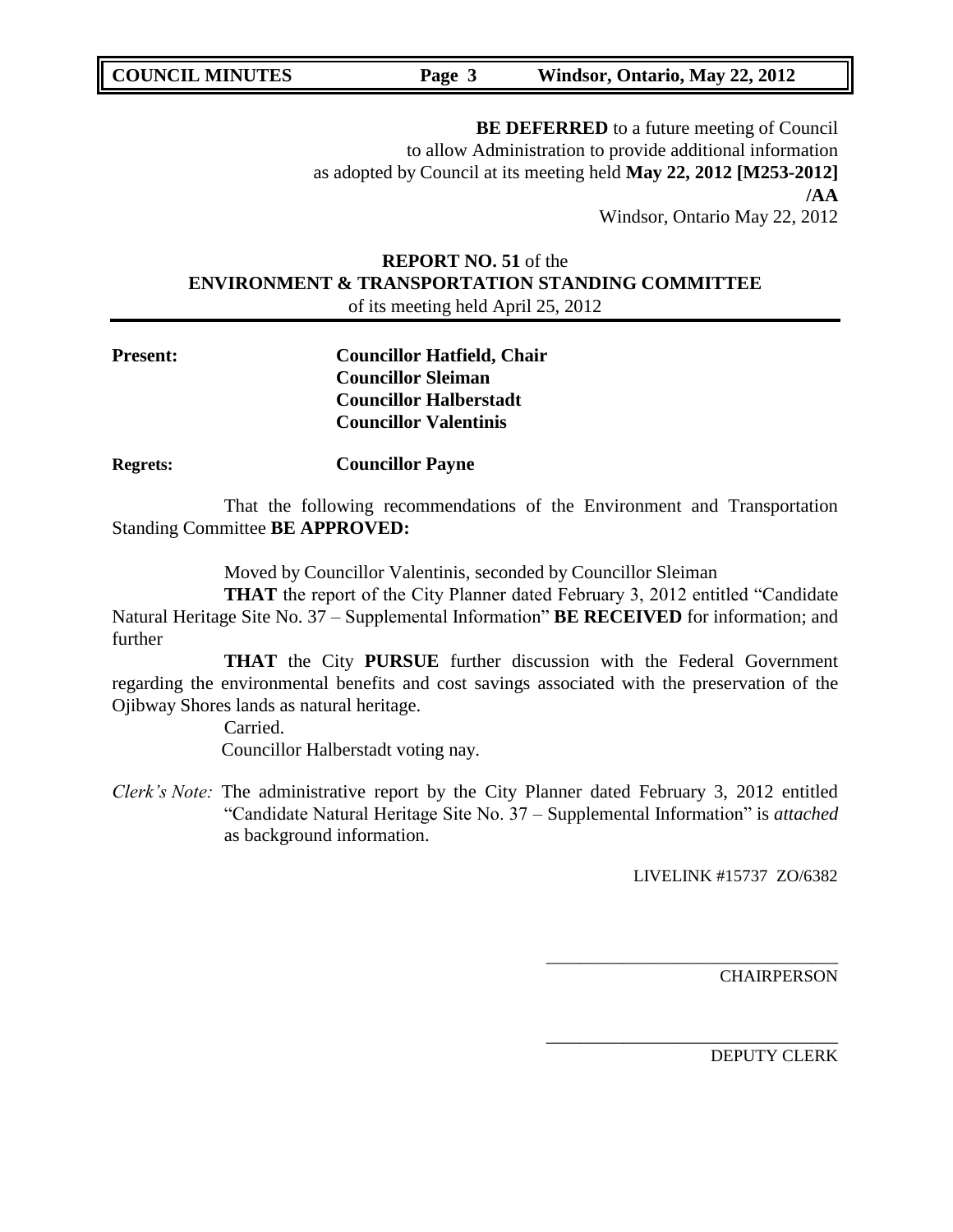# **Adopted by Council at its meeting held May 22, 2012 [M254-2012] /AA** Windsor, Ontario May 22, 2012

# **REPORT NO. 59** of the **ENVIRONMENT & TRANSPORTATION STANDING COMMITTEE** of its meeting held April 25, 2012

| <b>Present:</b> | <b>Councillor Hatfield, Chair</b> |
|-----------------|-----------------------------------|
|                 | <b>Councillor Halberstadt</b>     |
|                 | <b>Councillor Sleiman</b>         |
|                 | <b>Councillor Valentinis</b>      |

**Regrets: Councillor Payne**

That the following recommendations of the Environment and Transportation Standing Committee **BE APPROVED:** 

Moved by Councillor Halberstadt, seconded by Councillor Sleiman,

**THAT** City Council **ENDORSE** the Blue W Program as a method to promote the use of municipal tap water, and

**THAT** City Council **ENCOURAGE** all City of Windsor buildings and agencies that are accessible to the public to participate with the Blue W Program. Carried.

*Clerk's Note:* The administrative report from the City Engineer dated March 23, 2012 entitled "Blue W Program" is *attached* as background information.

Livelink #15847, MU2012

\_\_\_\_\_\_\_\_\_\_\_\_\_\_\_\_\_\_\_\_\_\_\_\_\_\_\_\_\_\_\_\_\_\_

\_\_\_\_\_\_\_\_\_\_\_\_\_\_\_\_\_\_\_\_\_\_\_\_\_\_\_\_\_\_\_\_\_\_

**CHAIRPERSON**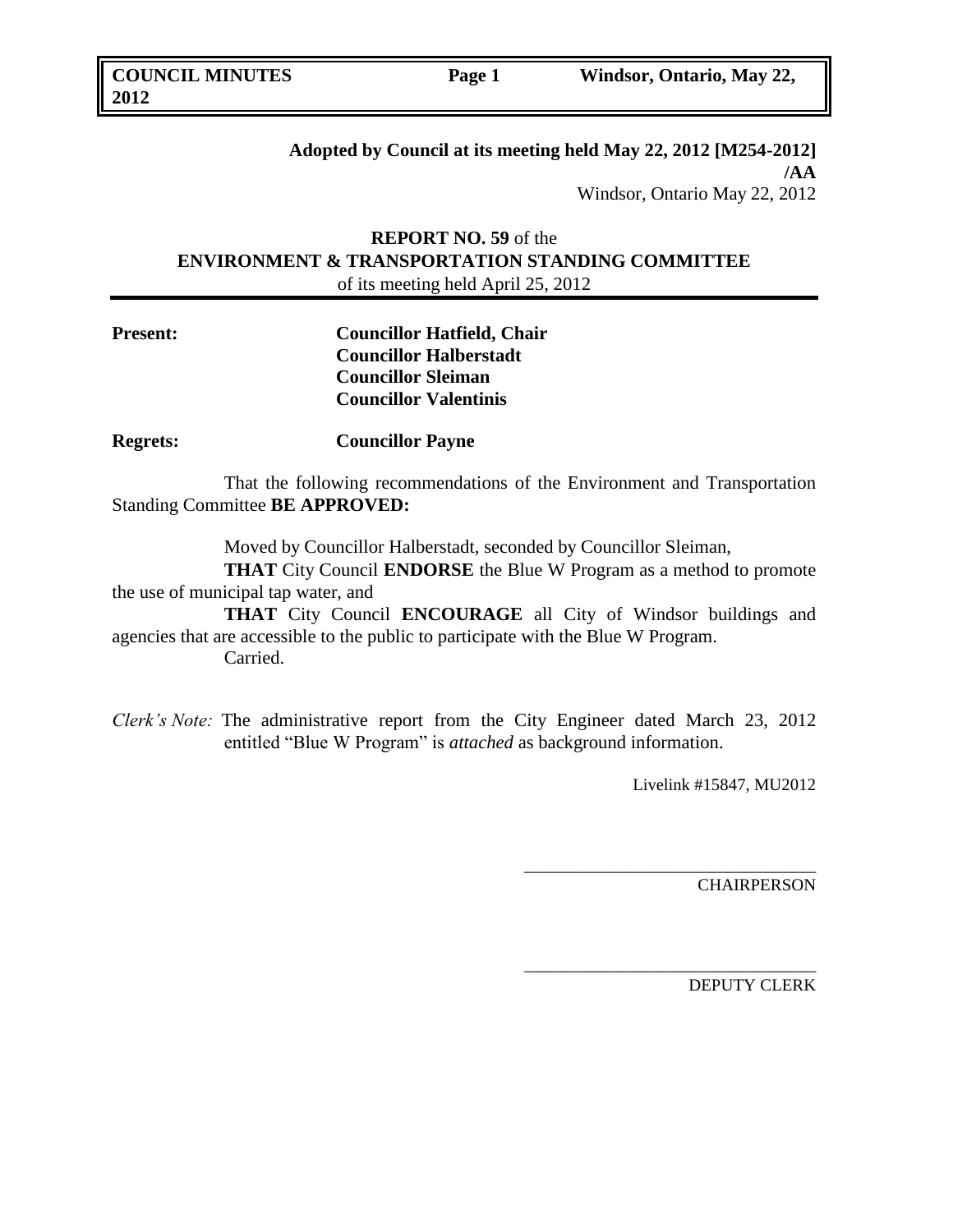# **Adopted by Council at its meeting held May 22, 2012 [M255-2012] /AA** Windsor, Ontario May 22, 2012

# **REPORT NO. 60** of the **ENVIRONMENT & TRANSPORTATION STANDING COMMITTEE** of its meeting held April 25, 2012

**Present: Councillor Hatfield, Chair Councillor Halberstadt Councillor Sleiman Councillor Valentinis**

**Regrets: Councillor Payne**

That the following recommendations of the Environment and Transportation Standing Committee **BE APPROVED:** 

Moved by Councillor Valentinis, seconded by Councillor Sleiman,

**I) THAT** the City Solicitor **BE AUTHORIZED** to sign the "Release of Claim" presented by James Hardie Building Products, as detailed in the in camera memo, with said release of claim to be satisfactory in form to the City Solicitor, in technical content to the Executive Director of Recreation and Culture, and in financial content to the City Treasurer, and; further,

**II) THAT** the signing of future releases of claim for warranty claim settlements below \$150,000 **BE DELEGATED** to the City Solicitor or designate authorized by the City Solicitor.

Carried.

*Clerk's Note:* The administrative report from the Executive Director of Recreation & Culture dated March 7, 2012 entitled "Settlement – Optimist Community Centre – Release of Claim for Mansard Siding Warranty" is *attached* as background information.

Livelink #15823, SR2012

*\_\_\_\_\_\_\_\_\_\_\_\_\_\_\_\_\_\_\_\_\_\_\_\_\_\_\_\_\_\_\_\_\_\_*

\_\_\_\_\_\_\_\_\_\_\_\_\_\_\_\_\_\_\_\_\_\_\_\_\_\_\_\_\_\_\_\_\_\_

**CHAIRPERSON**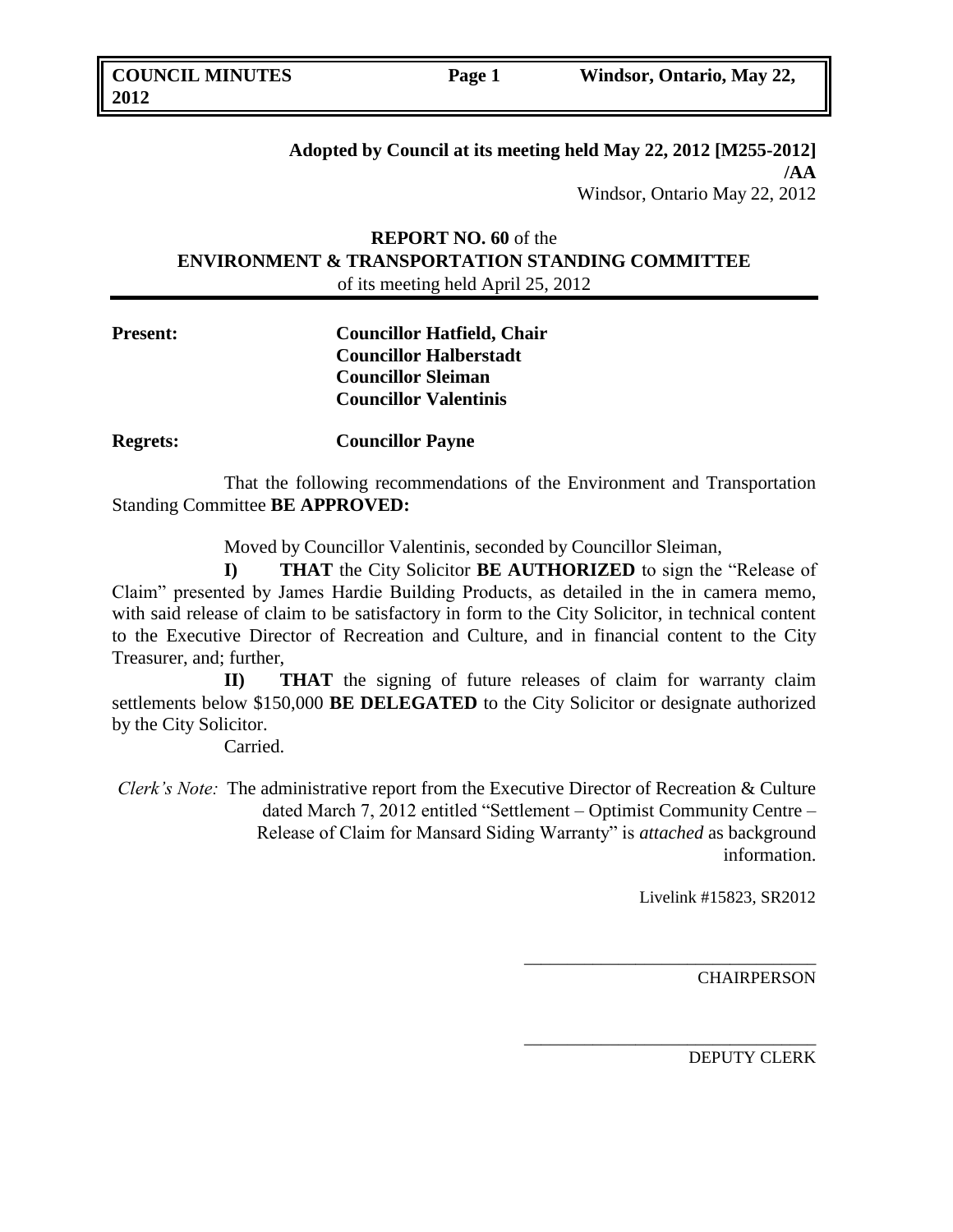# **Adopted by Council at its meeting held May 22, 2012 [M256-2012] /AA** Windsor, Ontario May 22, 2012

# **REPORT NO. 61** of the **ENVIRONMENT & TRANSPORTATION STANDING COMMITTEE** of its meeting held April 25, 2012

| <b>Present:</b> | <b>Councillor Hatfield, Chair</b> |
|-----------------|-----------------------------------|
|                 | <b>Councillor Halberstadt</b>     |
|                 | <b>Councillor Sleiman</b>         |
|                 | <b>Councillor Valentinis</b>      |
|                 |                                   |

**Regrets: Councillor Payne**

That the following recommendations of the Environment and Transportation Standing Committee **BE APPROVED:** 

Moved by Councillor Halberstadt, seconded by Councillor Valentinis,

**THAT** Report No. 63 of the Windsor-Essex County Environment Committee regarding the Canada-Ontario Agreement Respecting the Great Lakes Basin Ecosystem **BE ADOPTED** as presented. Carried.

*Clerk's Note:* **Report No. 63 of the Windsor-Essex County Environment Committee (Great Lakes Basin Ecosystem) is** *attached* **as background information.**

**CHAIRPERSON**

**\_\_\_\_\_\_\_\_\_\_\_\_\_\_\_\_\_\_\_\_\_\_\_\_\_\_\_\_\_\_\_\_\_\_**

\_\_\_\_\_\_\_\_\_\_\_\_\_\_\_\_\_\_\_\_\_\_\_\_\_\_\_\_\_\_\_\_\_\_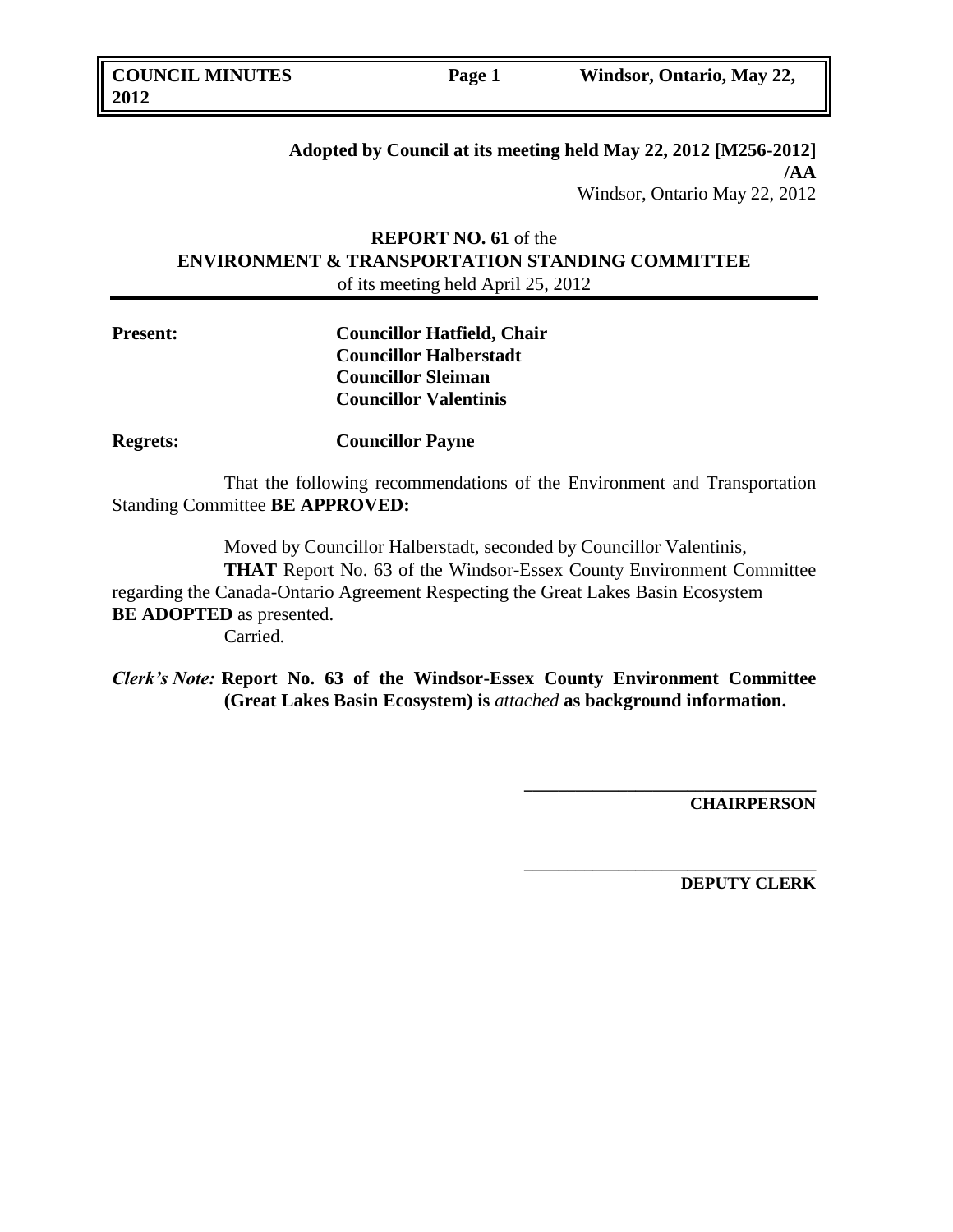# **Adopted by Council at its meeting held May 22, 2012 [M257-2012] /AA** Windsor, Ontario May 22, 2012

# **REPORT NO. 62** of the **ENVIRONMENT & TRANSPORTATION STANDING COMMITTEE** of its meeting held April 25, 2012

| <b>Present:</b> | <b>Councillor Hatfield, Chair</b> |
|-----------------|-----------------------------------|
|                 | <b>Councillor Halberstadt</b>     |
|                 | <b>Councillor Sleiman</b>         |
|                 | <b>Councillor Valentinis</b>      |

**Regrets: Councillor Payne**

That the following recommendations of the Environment and Transportation Standing Committee **BE APPROVED:** 

Moved by Councillor Halberstadt, seconded by Councillor Sleiman,

**THAT** Report No. 64 of the Windsor-Essex County Environment Committee regarding the Erie Coastal Stewardship Trail Concept Summary **BE ADOPTED** as presented. Carried.

*Clerk's Note:* **Report No. 64 of the Windsor-Essex County Environment Committee (Erie Coastal Stewardship Trail Concept Summary) is** *attached* **as background information.**

CHAIRPERSON

\_\_\_\_\_\_\_\_\_\_\_\_\_\_\_\_\_\_\_\_\_\_\_\_\_\_\_\_\_\_\_\_\_\_

\_\_\_\_\_\_\_\_\_\_\_\_\_\_\_\_\_\_\_\_\_\_\_\_\_\_\_\_\_\_\_\_\_\_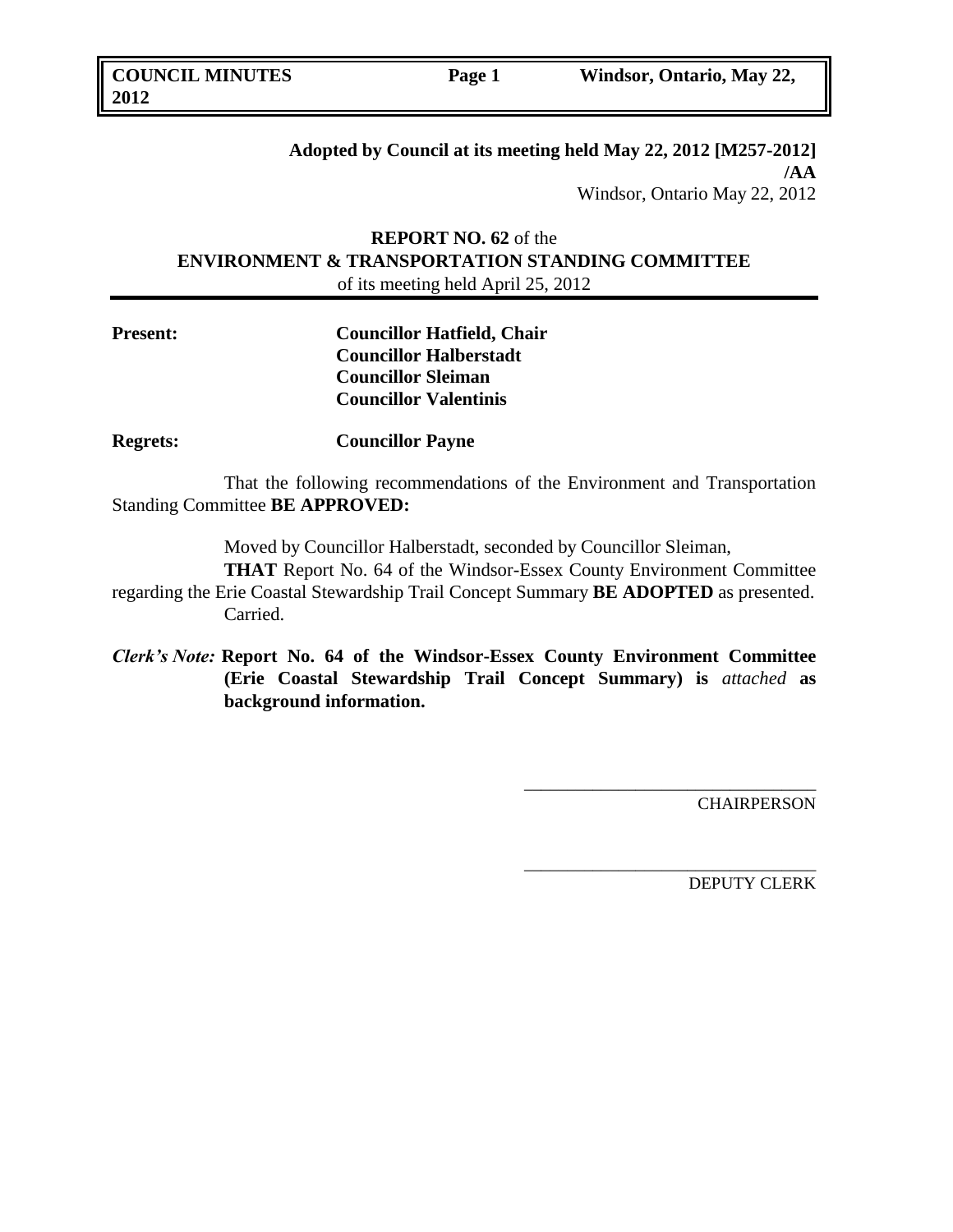# **Adopted by Council at its meeting held May 22, 2012 [M258-2012] /AA** Windsor, Ontario May 22, 2012

# **REPORT NO. 63** of the **ENVIRONMENT & TRANSPORTATION STANDING COMMITTEE** of its meeting held April 25, 2012

| <b>Present:</b> | <b>Councillor Hatfield, Chair</b> |
|-----------------|-----------------------------------|
|                 | <b>Councillor Halberstadt</b>     |
|                 | <b>Councillor Sleiman</b>         |
|                 | <b>Councillor Valentinis</b>      |

**Regrets: Councillor Payne**

That the following recommendations of the Environment and Transportation Standing Committee **BE APPROVED:** 

Moved by Councillor Sleiman, seconded by Councillor Halberstadt,

**THAT** the minutes of the Windsor-Essex County Environment Committee meeting held February 2, 2012 **BE RECEIVED** for information.

Carried.

Councillor Valentinis declares a conflict and abstains from voting on this matter.

*Clerk's Note:* **The minutes of the Windsor-Essex County Environment Committee meeting held February 2, 2012 are** *attached* **as background information.**

**CHAIRPERSON** 

\_\_\_\_\_\_\_\_\_\_\_\_\_\_\_\_\_\_\_\_\_\_\_\_\_\_\_\_\_\_\_\_\_\_

\_\_\_\_\_\_\_\_\_\_\_\_\_\_\_\_\_\_\_\_\_\_\_\_\_\_\_\_\_\_\_\_\_\_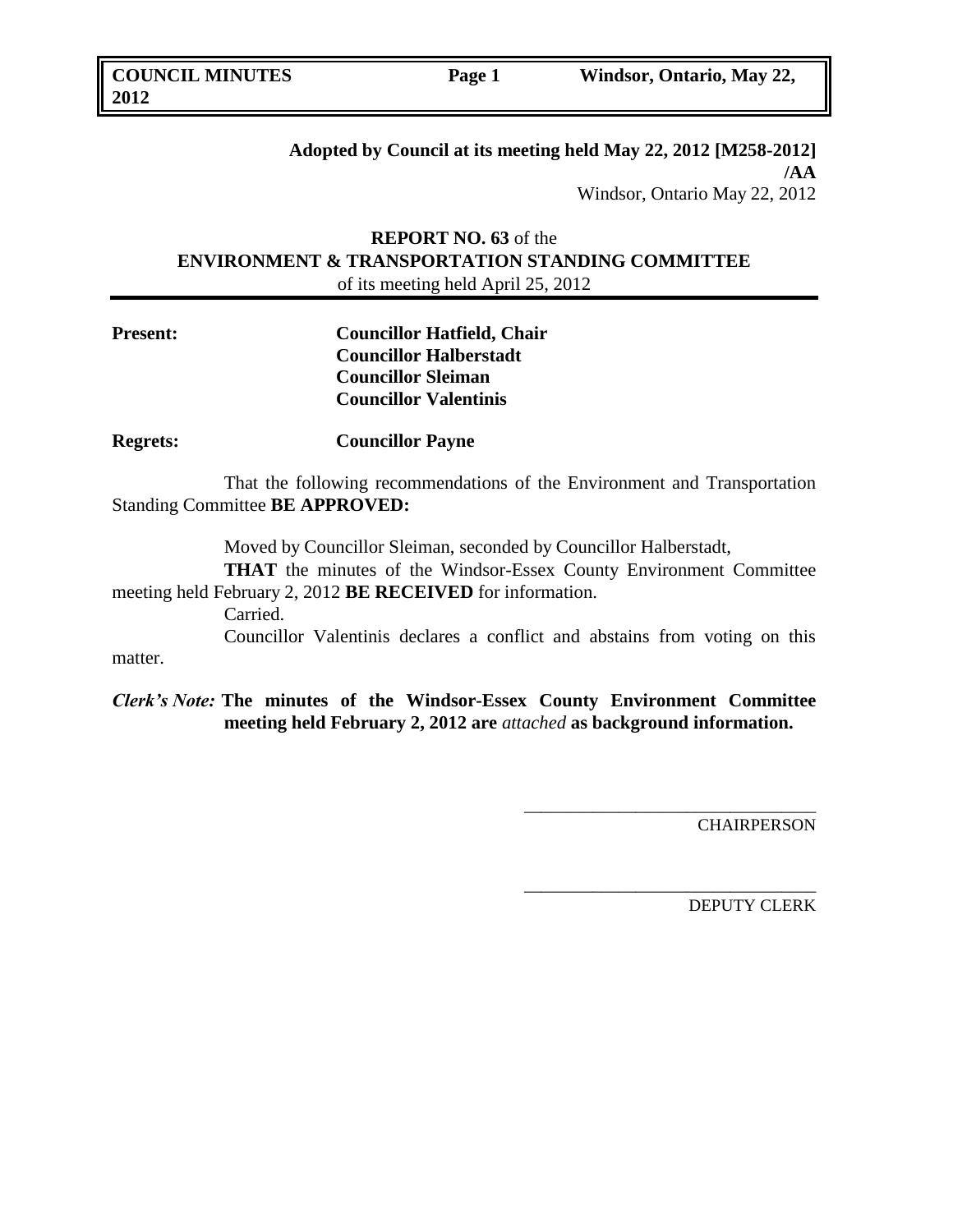# **Adopted by Council at its meeting held May 22, 2012 [M259-2012] /AA** Windsor, Ontario May 22, 2012

# **REPORT NO. 64** of the **ENVIRONMENT & TRANSPORTATION STANDING COMMITTEE** of its meeting held April 25, 2012

| <b>Present:</b> | <b>Councillor Hatfield, Chair</b> |
|-----------------|-----------------------------------|
|                 | <b>Councillor Halberstadt</b>     |
|                 | <b>Councillor Sleiman</b>         |
|                 | <b>Councillor Valentinis</b>      |

**Regrets: Councillor Payne**

That the following recommendations of the Environment and Transportation Standing Committee **BE APPROVED:** 

Moved by Councillor Valentinis, seconded by Councillor Sleiman,

**THAT** the minutes of the Windsor-Essex County Environment Committee meeting held March 1, 2012 **BE RECEIVED** for information. Carried.

*Clerk's Note:* **The minutes of the Windsor-Essex County Environment Committee meeting held March 1, 2012 are** *attached* **as background information.**

**CHAIRPERSON**

**\_\_\_\_\_\_\_\_\_\_\_\_\_\_\_\_\_\_\_\_\_\_\_\_\_\_\_\_\_\_\_\_\_\_**

\_\_\_\_\_\_\_\_\_\_\_\_\_\_\_\_\_\_\_\_\_\_\_\_\_\_\_\_\_\_\_\_\_\_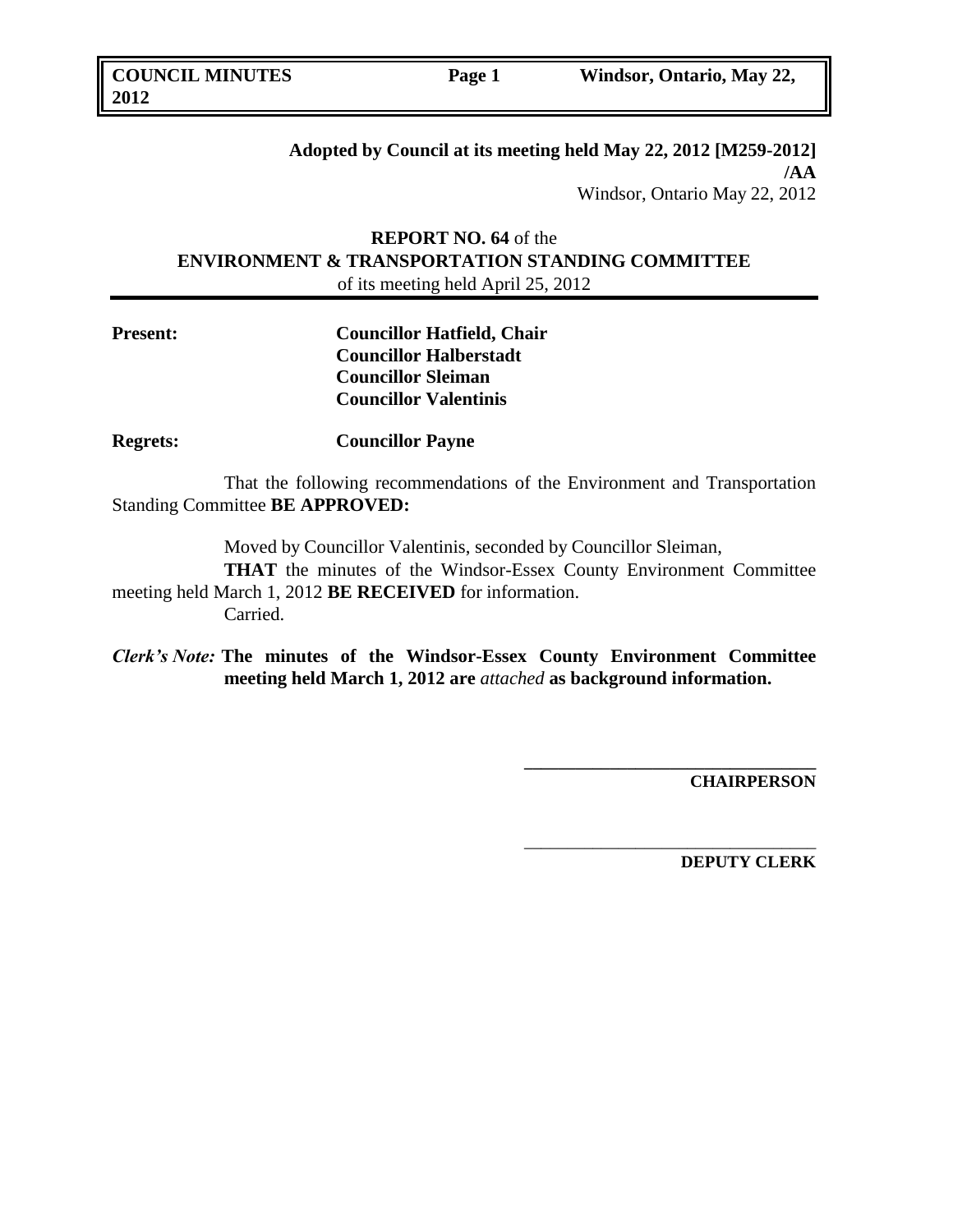# **Adopted by Council at its meeting held May 22, 2012 [M260-2012] /AA** Windsor, Ontario May 22, 2012

# **REPORT NO. 65** of the **ENVIRONMENT & TRANSPORTATION STANDING COMMITTEE** of its meeting held April 25, 2012

| <b>Present:</b> | <b>Councillor Hatfield, Chair</b> |
|-----------------|-----------------------------------|
|                 | <b>Councillor Halberstadt</b>     |
|                 | <b>Councillor Sleiman</b>         |
|                 | <b>Councillor Valentinis</b>      |

**Regrets: Councillor Payne**

That the following recommendations of the Environment and Transportation Standing Committee **BE APPROVED:** 

Moved by Councillor Halberstadt, seconded by Councillor Sleiman,

**THAT** the minutes of the Essex-Windsor Solid Waste Authority meeting held December 6, 2011 **BE RECEIVED** for information.

Carried.

*Clerk's Note:* **The minutes of the Essex-Windsor Solid Waste Authority meeting held December 6, 2011 are** *attached* **as background information.**

**CHAIRPERSON**

**\_\_\_\_\_\_\_\_\_\_\_\_\_\_\_\_\_\_\_\_\_\_\_\_\_\_\_\_\_\_\_\_\_\_**

\_\_\_\_\_\_\_\_\_\_\_\_\_\_\_\_\_\_\_\_\_\_\_\_\_\_\_\_\_\_\_\_\_\_